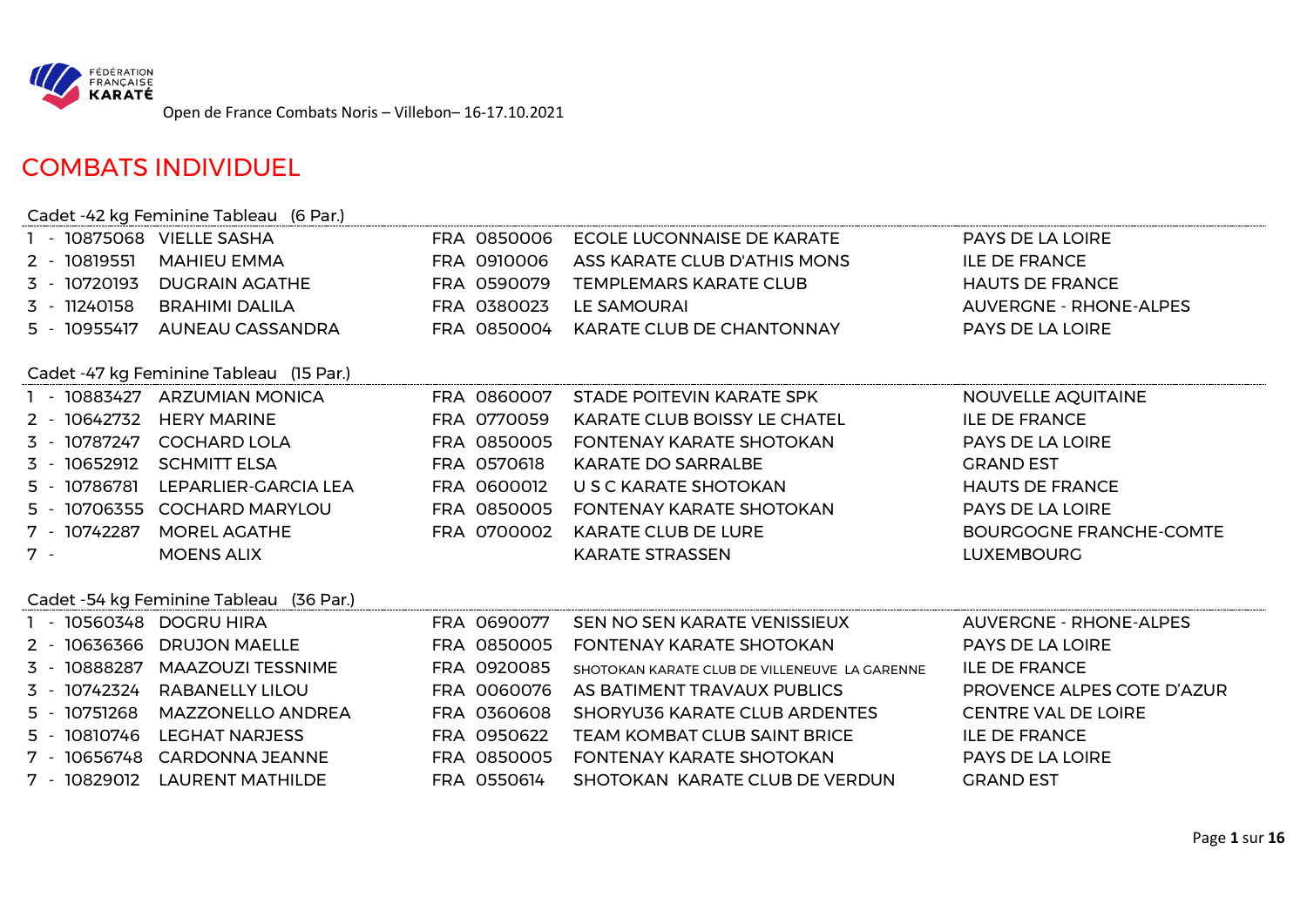

#### Cadet -60 kg Feminine Tableau (28 Par.)

| 1 - 10650172              | <b>WEISS LISA-MARIE</b>                     | FRA 0670716 | STADIUM OLYMPIQUE STRASBOURG                  | <b>GRAND EST</b>               |
|---------------------------|---------------------------------------------|-------------|-----------------------------------------------|--------------------------------|
| 2 - 10753766              | TAKLIT HOUDA                                | FRA 0930716 | SPORTING CLUB DE BOBIGNY                      | <b>ILE DE FRANCE</b>           |
| 3 - 10535238              | <b>THOMAS LOU ANN</b>                       | FRA 0920079 | C S M PUTEAUX                                 | <b>ILE DE FRANCE</b>           |
| 3 - 10719652              | <b>NGUENDE STEECY</b>                       | FRA 0770738 | JEUNES KARATEKAS DE MEAUX                     | <b>ILE DE FRANCE</b>           |
| 5 - 10718314              | <b>TURPIN ELOANE</b>                        | FRA 0600012 | U S C KARATE SHOTOKAN                         | <b>HAUTS DE FRANCE</b>         |
|                           | 5 - 10805790 RETORY CELYA                   | FRA 0920079 | C S M PUTEAUX                                 | <b>ILE DE FRANCE</b>           |
| 7 - 10905845 WOLFF LOUISE |                                             | FRA 0720008 | SAMOURAI 2000                                 | PAYS DE LA LOIRE               |
| 7 - 10962916              | <b>MANSOURI LEILA</b>                       | FRA 0300716 | TEAM OUISSA KARATE NIMES                      | <b>OCCITANIE</b>               |
|                           |                                             |             |                                               |                                |
|                           | Cadet 60 et + kg Feminine Tableau (27 Par.) |             |                                               |                                |
|                           | 1 - 10725543 KEITA ANNE CORALIE             | FRA 0860007 | STADE POITEVIN KARATE SPK                     | NOUVELLE AQUITAINE             |
| 2 - 10669427              | <b>LAHOU SAFIA</b>                          | FRA 0920085 | SHOTOKAN KARATE CLUB DE VILLENEUVE LA GARENNE | <b>ILE DE FRANCE</b>           |
| 3 - 10717477              | ROUMAGE MARY                                | FRA 0330106 | <b>DOJO LANTONNAIS</b>                        | NOUVELLE AQUITAINE             |
| 3 - 10875118              | <b>KADIRIC NEJRA</b>                        | FRA 0250032 | KARATE CLUB BETHONCOURT                       | <b>BOURGOGNE FRANCHE-COMTE</b> |
|                           | 5 - 10700983 MOUTON MAIWENN                 | FRA 0750022 | SPORTING INTERN K C                           | <b>ILE DE FRANCE</b>           |
|                           | 5 - 10648555 SCHIRLEN MARIE-LOU             | FRA 0680695 | <b>TANSEI KARATE</b>                          | <b>GRAND EST</b>               |
|                           | 7 - 10980752 TOUATI MARYAM                  | FRA 0920085 | SHOTOKAN KARATE CLUB DE VILLENEUVE LA GARENNE | <b>ILE DE FRANCE</b>           |
| 7 - 10905456 MERLIN ELISA |                                             | FRA 0380724 | ARTS MARTIAUX DES VILLARDS                    | <b>AUVERGNE - RHONE-ALPES</b>  |
|                           |                                             |             |                                               |                                |
|                           | Junior -48 kg Feminine Tableau (7 Par.)     |             |                                               |                                |
| 1 - 11036256              | <b>MEZIANE LINA</b>                         | FRA 0920079 | C S M PUTEAUX                                 | <b>ILE DE FRANCE</b>           |
| 2 - 10647249              | <b>PIRE CARLA</b>                           | FRA 0910753 | SAINT MICHEL SPORT KARATE                     | ILE DE FRANCE                  |
|                           | 3 - 10604614 SCHMITT ALEXIA                 | FRA 0570618 | <b>KARATE DO SARRALBE</b>                     | <b>GRAND EST</b>               |
| 3 - 10398802 BALI TANINA  |                                             | FRA 0940026 | <b>CLUB BUDOKAN THIAIS</b>                    | <b>ILE DE FRANCE</b>           |

- 10809827 BORIE EMILIE FRA 0380029 KARATE CLUB PONTOIS AUVERGNE - RHONE-ALPES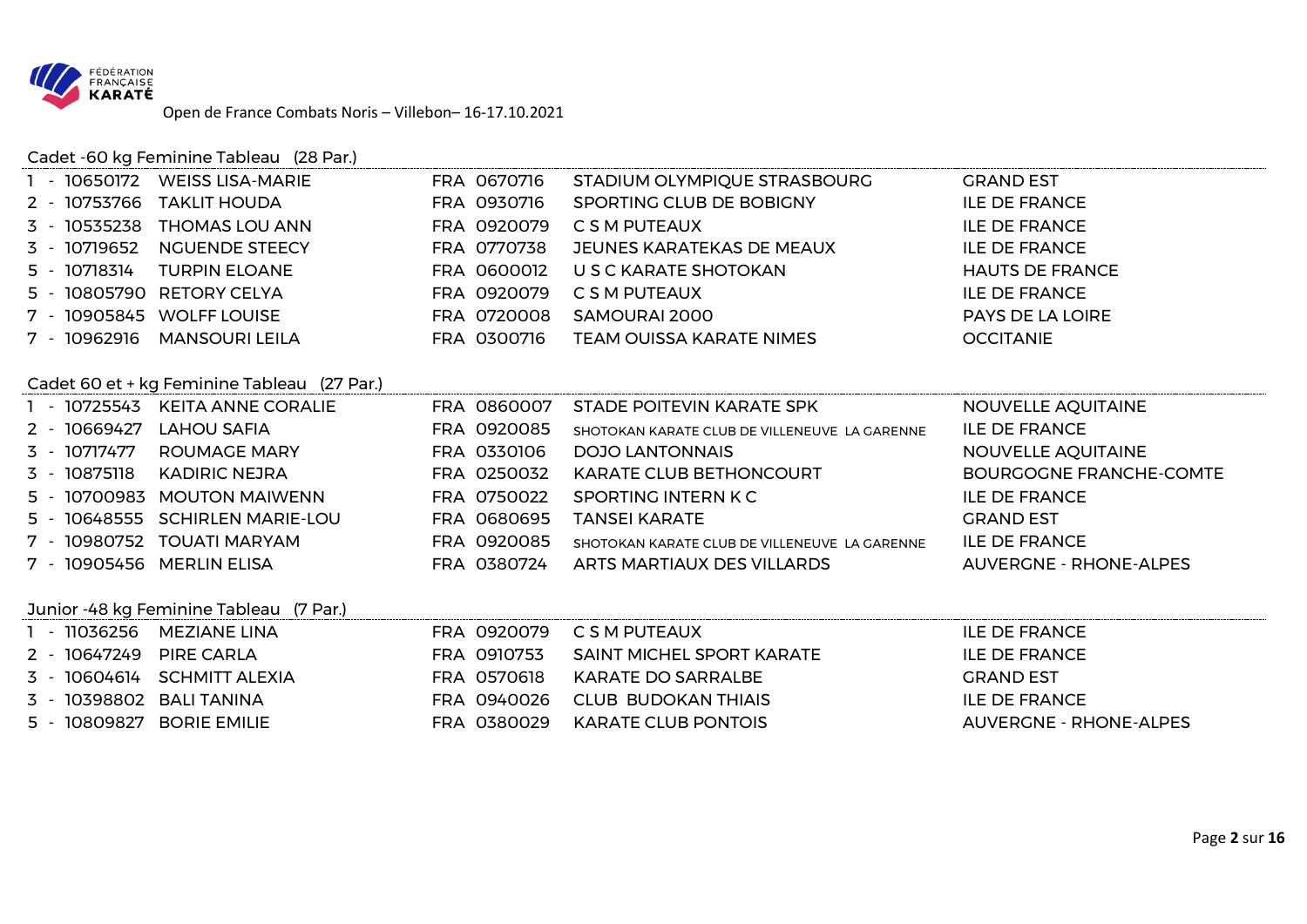

### Junior -53 kg Feminine Tableau (17 Par.)

| 1 - 10466033 SOUIDI AMEL |                                              | FRA 0540619 | <b>KARATE CLUB REHON</b>                          | <b>GRAND EST</b>               |
|--------------------------|----------------------------------------------|-------------|---------------------------------------------------|--------------------------------|
|                          | 2 - 10433209 TOUVREY JENNA                   | FRA 0950034 | ASS AMICALE SPORTIVE SARCELLES KARATE             | <b>ILE DE FRANCE</b>           |
|                          | 3 - 10958468 NGUYEN JADE KAMILA              | FRA 0950107 | <b>KARATE CLUB DOMONT</b>                         | <b>ILE DE FRANCE</b>           |
|                          | 3 - 11070495 BOUGRINE AMEL                   | FRA 0540013 | U SP LITT MONT ST MARTIN SEC KARATE               | <b>GRAND EST</b>               |
| 5 - 10812663             | <b>NOUI SIRINE</b>                           | FRA 0250032 | <b>KARATE CLUB BETHONCOURT</b>                    | <b>BOURGOGNE FRANCHE-COMTE</b> |
|                          | 5 - 10548785 GASTELIER NINA                  | FRA 0330106 | <b>DOJO LANTONNAIS</b>                            | <b>NOUVELLE AQUITAINE</b>      |
|                          | 7 - 10558953 HEDREUL LOU                     | FRA 0310715 | <b>IMPACT KARATE 31</b>                           | <b>OCCITANIE</b>               |
|                          | 7 - 10612760 DEBBAL SALMA                    | FRA 0300613 | <b>SHOTOKAN KARATE ALESIEN</b>                    | <b>OCCITANIE</b>               |
|                          | Junior -59 kg Feminine Tableau (25 Par.)     |             |                                                   |                                |
|                          | 1 - 10378342 DUVAL MARGAUX                   | FRA 0720008 | SAMOURAI 2000                                     | <b>PAYS DE LA LOIRE</b>        |
|                          | 2 - 10529847 AICHOUCH NAILLA                 | FRA 0250635 | CLUB SAUVEGARDE BESANCON                          | <b>BOURGOGNE FRANCHE-COMTE</b> |
| 3 - 10754993 FLIH RANYA  |                                              | FRA 0930617 | <b>BLANC MESNIL SPORT KARATE</b>                  | <b>ILE DE FRANCE</b>           |
| 3 - 10426773             | BEN EL MADANI ELIJAH                         | FRA 0130900 | <b>SPARTAN COMBAT SPORT</b>                       | PROVENCE ALPES COTE D'AZUR     |
|                          | 5 - 10944651 CINARDO ROSARIA                 | FRA 0540013 | U SP LITT MONT ST MARTIN SEC KARATE               | <b>GRAND EST</b>               |
|                          | 5 - 11070494 BOUGRIVE AMINA                  | FRA 0540013 | U SP LITT MONT ST MARTIN SEC KARATE               | <b>GRAND EST</b>               |
| 7 - 10587275             | <b>BRUNEL EMILIE</b>                         | FRA 0420011 | <b>DYNAMIC CLUB ROANNE</b>                        | <b>AUVERGNE - RHONE-ALPES</b>  |
|                          | 7 - 10554376 AUDREN MELWYN                   | FRA 0560609 | PATRONAGE LAIQUE DE LORIENT                       | <b>BRETAGNE</b>                |
|                          | Junior 59 et + kg Feminine Tableau (20 Par.) |             |                                                   |                                |
|                          | 1 - 10744542 CORANSON BEAUDU EMMA            |             | FRA 0950034 ASS AMICALE SPORTIVE SARCELLES KARATE | <b>ILE DE FRANCE</b>           |
|                          | 2 - 10594657 CHEFAIER JADE                   | FRA 0950034 | ASS AMICALE SPORTIVE SARCELLES KARATE             | <b>ILE DE FRANCE</b>           |
| $3 -$                    | <b>GRINBERGA ANNA</b>                        |             | <b>KARATE STRASSEN</b>                            | <b>LUXEMBOURG</b>              |
|                          | 3 - 10448769 LOUGHLIMI YOUSRA                | FRA 0540619 | <b>KARATE CLUB REHON</b>                          | <b>GRAND EST</b>               |
|                          | 5 - 10783722 WINTERFELD KARLSTINE            | FRA 0590660 | KARATE CLUB DE PETITE FORET                       | <b>HAUTS DE FRANCE</b>         |
| 5 - 10551463             | <b>VILLEBOUX ALEXIA</b>                      | FRA 0850006 | ECOLE LUCONNAISE DE KARATE                        | PAYS DE LA LOIRE               |
| 7 - 10569211             | <b>ARMAGHANIAN LORINA</b>                    | FRA 0330106 | <b>DOJO LANTONNAIS</b>                            | <b>NOUVELLE AQUITAINE</b>      |
| 7 - 10714183             | SID AHMED SOPHIA                             | FRA 0830751 | ASS SPORTIVE BRIGNOLES KARATE 13                  | PROVENCE ALPES COTE D'AZUR     |

Page **3** sur **16**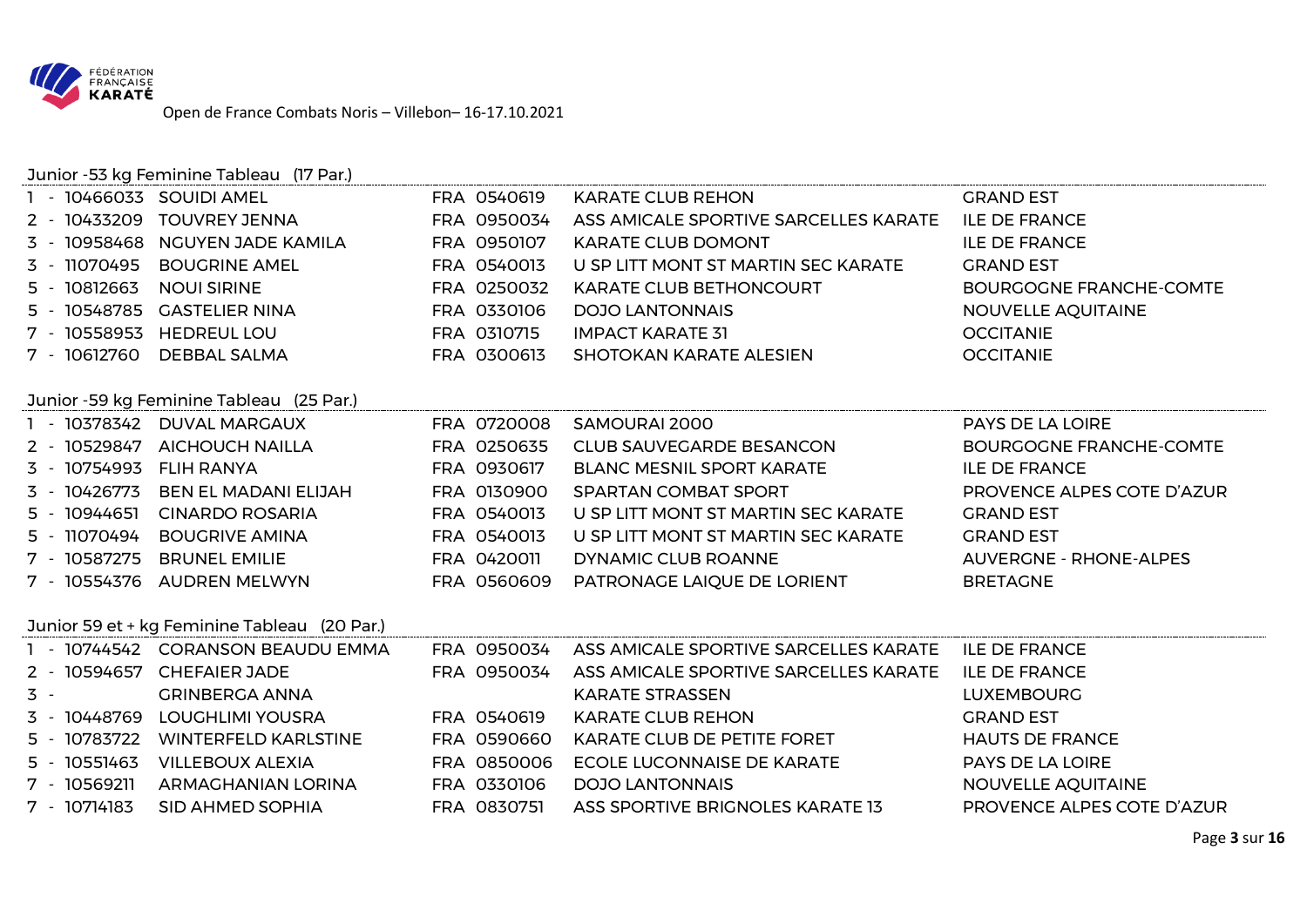

|                           | Minime -35 kg Feminine Tableau (5 Par.)  |             |                                           |                               |
|---------------------------|------------------------------------------|-------------|-------------------------------------------|-------------------------------|
| 1 - 11065653              | <b>TALON CHIARA</b>                      | FRA 0130019 | CLUB ARLESIEN DE KARATE DO                | PROVENCE ALPES COTE D'AZUR    |
|                           | 2 - 10738498 NICOLAS ELOUANE             | FRA 0350030 | <b>BUDO 35</b>                            | <b>BRETAGNE</b>               |
|                           | 3 - 10772306 VORATOVIC ILIANA            | FRA 0910626 | S K B EPINAY SOUS SENART                  | <b>ILE DE FRANCE</b>          |
|                           | 3 - 10996808 GARCIA SHEYENNE             | FRA 0910753 | SAINT MICHEL SPORT KARATE                 | <b>ILE DE FRANCE</b>          |
|                           |                                          |             |                                           |                               |
|                           | Minime -40 kg Feminine Tableau (12 Par.) |             |                                           |                               |
| 1 - 10749093 BOUVIER LILY |                                          | FRA 0340712 | <b>FRONTIGNAN KARATE CLUB</b>             | <b>OCCITANIE</b>              |
| 2 - 10996581              | <b>RAZAFIARISON MYRTIE</b>               | FRA 0910626 | S K B EPINAY SOUS SENART                  | <b>ILE DE FRANCE</b>          |
|                           | 3 - 10854699 GOMEZFRENAY SAMARAH         | FRA 0950040 | <b>KARATE CLUB DE SANNOIS</b>             | <b>ILE DE FRANCE</b>          |
| 3 - 10717972              | <b>KROUBO PRUNE</b>                      | FRA 0450037 | <b>BUDOKAN KARATE ORLEANS</b>             | <b>CENTRE VAL DE LOIRE</b>    |
| 5 - 10996147              | <b>D'ALBIS JOSEPHINE</b>                 | FRA 0750940 | <b>HORIZON KARATE CLUB</b>                | <b>ILE DE FRANCE</b>          |
| 5 - 10861132              | <b>BESSON--LETONNELIER LEA</b>           | FRA 0770059 | KARATE CLUB BOISSY LE CHATEL              | <b>ILE DE FRANCE</b>          |
|                           |                                          |             |                                           |                               |
|                           | Minime -45 kg Feminine Tableau (18 Par.) |             |                                           |                               |
|                           | 1 - 10734867 SCARFONE MORGANE            | FRA 0830751 | ASS SPORTIVE BRIGNOLES KARATE 83          | PROVENCE ALPES COTE D'AZUR    |
| 2 - 10744663              | <b>HSAINI MAISSA</b>                     | FRA 0450659 | ASCOUX SPORTS SECTION KARATE ET KRAV MAGA | <b>CENTRE VAL DE LOIRE</b>    |
| 3 - 10733810              | <b>BERGER ALICIA</b>                     | FRA 0910626 | S K B EPINAY SOUS SENART                  | <b>ILE DE FRANCE</b>          |
| 3 - 11240157              | <b>MELOUKI NADA</b>                      | FRA 0380023 | LE SAMOURAI                               | <b>AUVERGNE - RHONE-ALPES</b> |
| 5 - 11017641              | <b>CHAMKHIA SOUAD</b>                    | FRA 0910061 | ENTENTE SPORTIVE DE MASSY                 | <b>ILE DE FRANCE</b>          |
| 5 - 10722577              | <b>FIAUX ANAE</b>                        | FRA 0350030 | <b>BUDO 35</b>                            | <b>BRETAGNE</b>               |
| 7 - 10834637              | <b>JEAN ALLAIN LOANE</b>                 | FRA 0450037 | <b>BUDOKAN KARATE ORLEANS</b>             | <b>CENTRE VAL DE LOIRE</b>    |
| 7 - 11088636              | <b>MARJOU EVA</b>                        | FRA 0600012 | U S C KARATE SHOTOKAN                     | <b>HAUTS DE FRANCE</b>        |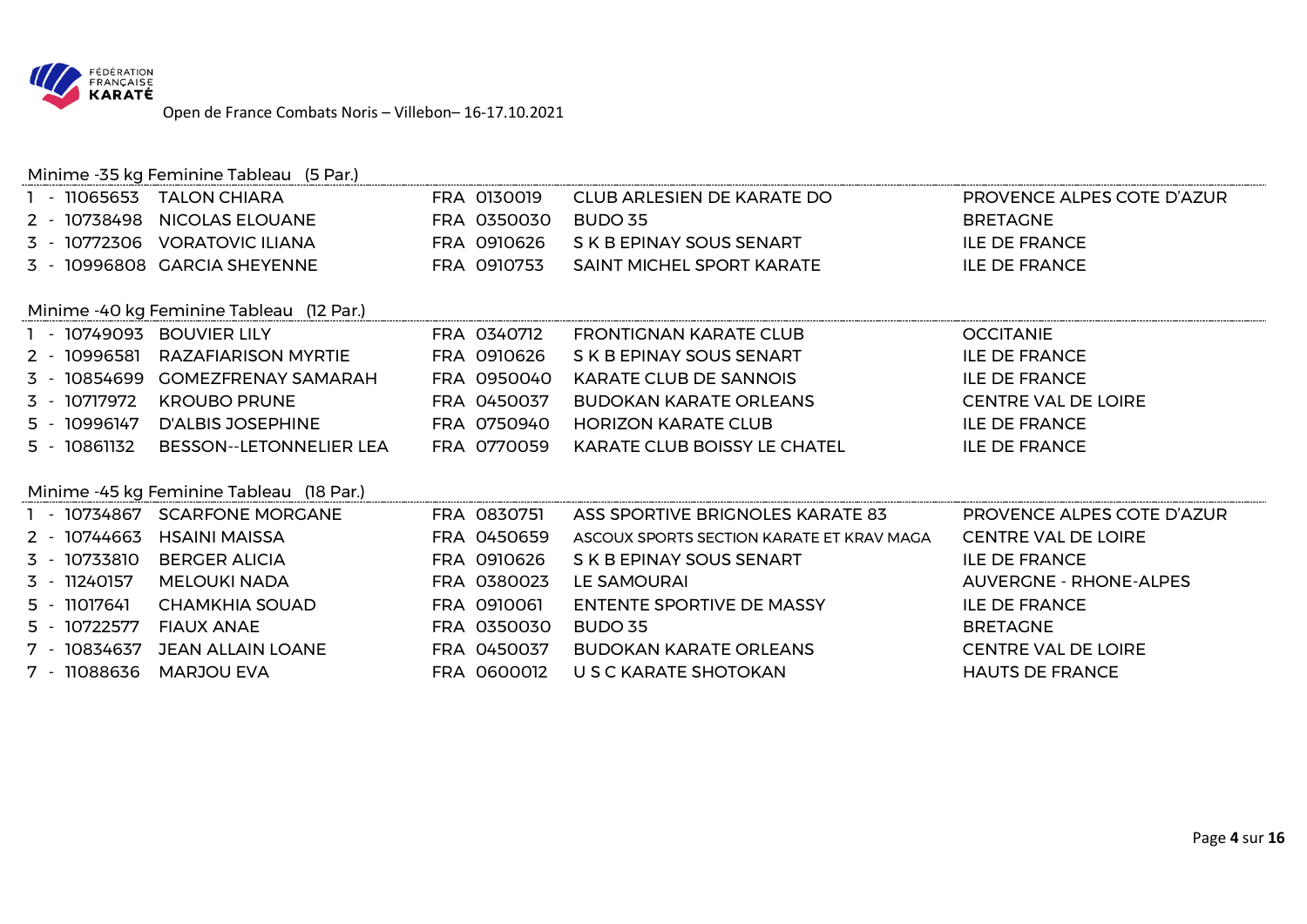

# Minime -50 kg Feminine Tableau (15 Par.)

| $\overline{\phantom{a}}$ | <b>ANTOINE AURELIE</b>                       |             |                                       | <b>BELGIQUE</b>                |
|--------------------------|----------------------------------------------|-------------|---------------------------------------|--------------------------------|
| 2 - 11098288             | <b>MULLER EVA</b>                            | FRA 0570608 | MJC DE YUTZ                           | <b>GRAND EST</b>               |
| 3 - 10813963             | <b>DHAIBY YASMINE</b>                        | FRA 0920079 | C S M PUTEAUX                         | <b>ILE DE FRANCE</b>           |
| 3 - 10974383             | <b>ELBASRAOUI SARRA</b>                      | FRA 0250032 | <b>KC BETHONCOURT</b>                 | <b>BOURGOGNE FRANCHE-COMTE</b> |
| 5 - 11086326             | ANDRIAM BELOSON ANTSIKA                      | FRA 0620633 | SHOTOKAN KARATE CALAISIEN             | <b>HAUTS DE FRANCE</b>         |
| 5 - 11019178             | <b>HAMRA LINA</b>                            | FRA 0110646 | ECOLE DE KARATE CARCASSONNE           | <b>OCCITANIE</b>               |
| 7 - 11188740             | <b>SEKHRI MARIEM</b>                         | FRA 0770738 | JEUNES KARATEKAS DE MEAUX             | <b>ILE DE FRANCE</b>           |
|                          | 7 - 10878142 DOUCARE CELIA                   | FRA 0590660 | KARATE CLUB DE PETITE FORET           | <b>HAUTS DE FRANCE</b>         |
|                          | Minime -55 kg Feminine Tableau (15 Par.)     |             |                                       |                                |
|                          | 1 - 10828878 ARIOUAT IMENE                   | FRA 0930716 | SPORTING CLUB DE BOBIGNY              | <b>ILE DE FRANCE</b>           |
|                          | 2 - 10803108 SAIDANE SARA                    | FRA 0950034 | ASS AMICALE SPORTIVE SARCELLES KARATE | <b>ILE DE FRANCE</b>           |
|                          | 3 - 10892406 DESPUJOL AURORE                 | FRA 0920704 | INSTITUT DE GOJURYU KENKYUKAI FRANCE  | <b>ILE DE FRANCE</b>           |
|                          | 3 - 10935271 PICAZO LUQUE ELEONOR            | FRA 0590151 | SEIKEN KARATE DO CLUB                 | <b>HAUTS DE FRANCE</b>         |
|                          | 5 - 10889326 POEY CELESTINE                  | FRA 0060121 | KARATE CHALLENGER GRASSE              | PROVENCE ALPES COTE D'AZUR     |
|                          | 5 - 10991585 EL GAHDA NORAH                  | FRA 0270018 | STADE PORTE NORMANDE VERNON           | <b>NORMANDIE</b>               |
| 7 - 11258902             | <b>MAJHOUDI SARA</b>                         | FRA 0110646 | ECOLE DE KARATE CARCASSONNE           | <b>OCCITANIE</b>               |
|                          | 7 - 10738480 LEFEVRE LORINE                  | FRA 0350030 | <b>BUDO 35</b>                        | <b>BRETAGNE</b>                |
|                          | Minime 55 et + kg Feminine Tableau (21 Par.) |             |                                       |                                |
|                          | 1 - 10915864 BELHOUSSE PAULUS CARLA          | FRA 0770738 | JEUNES KARATEKA DE MEAUX              | <b>ILE DE FRANCE</b>           |
| 2 - 11155980             | <b>SRIDI MAISSA</b>                          | FRA 0540013 | U SP LITT MONT ST MARTIN SEC KARATE   | <b>GRAND EST</b>               |
| 3 - 10743753             | NDONG MBA BRUNICIA                           | FRA 0910753 | ST MICHEL SPORTS KARATE               | <b>ILE DE FRANCE</b>           |
| 3 - 10905837 LIVET EVA   |                                              | FRA 0720008 | SAMOURAI 2000                         | PAYS DE LA LOIRE               |
| 5 - 10991292             | JEBBARI NOUR EL HOUDA                        | FRA 0110646 | ECOLE DE KARATE CARCASSONNE           | <b>OCCITANIE</b>               |
| 5 - 10916631             | RAJI YOUSRA                                  | FRA 0940026 | <b>CLUB BUDOKAN THIAIS</b>            | <b>ILE DE FRANCE</b>           |
|                          | 7 - 10844087 PIGNOLET SHAYNA                 | FRA 0270017 | <b>SEN KARATE LOUVIERS</b>            | <b>NORMANDIE</b>               |
|                          | 7 - 10852155 VIANA MARGAUX                   | FRA 0780689 | <b>HOUDAN KARATE DO</b>               | <b>ILE DE FRANCE</b>           |
|                          |                                              |             |                                       |                                |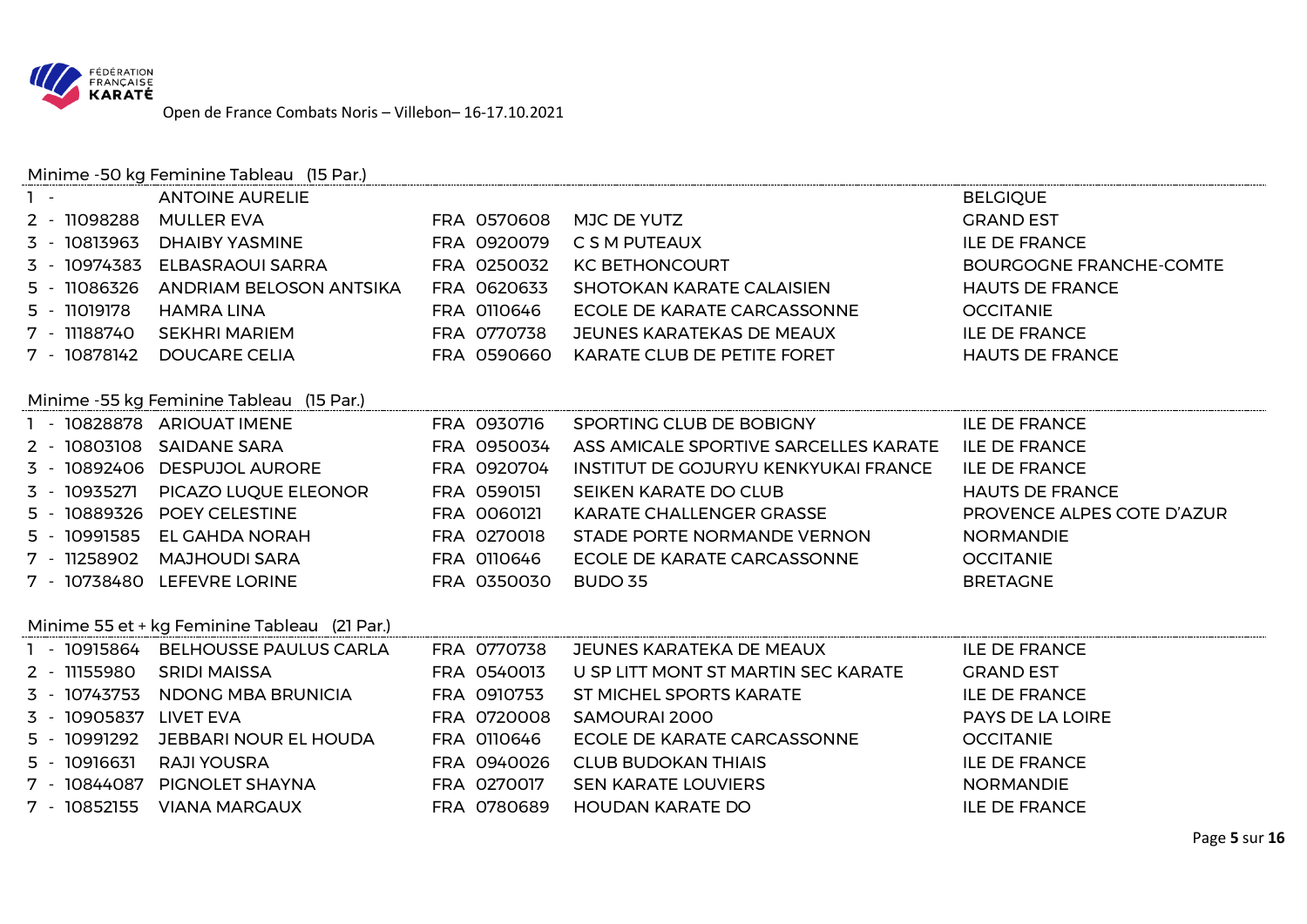

### Senior -50 kg Feminine Tableau (11 Par.)

|                          | - 10424367 BOUAIN ZAHRA                  | FRA 0890015 | <b>ENTENTE SPORTIVE FLORENTINOISE</b> | <b>BOURGOGNE FRANCHE-COMTE</b> |
|--------------------------|------------------------------------------|-------------|---------------------------------------|--------------------------------|
| $2 -$                    | <b>BELABASS KENJA</b>                    |             | <b>KARATE STRASSEN</b>                | <b>LUXEMBOURG</b>              |
| 3 - 10249243             | <b>DE BARROS LEA</b>                     | FRA 0950034 | ASS AMICALE SPORTIVE SARCELLES KARATE | <b>ILE DE FRANCE</b>           |
|                          | 3 - 10024839 RACHDI WISSEM               | FRA 0950034 | ASS AMICALE SPORTIVE SARCELLES KARATE | <b>ILE DE FRANCE</b>           |
| 5 - 10424600 BOURS ELYSA |                                          | FRA 0930083 | SPORTING KARATE RAINCEEN              | <b>ILE DE FRANCE</b>           |
|                          | 5 - 10352965 CHETTIAR PRIYANKA           | FRA 0950754 | <b>KARATE ELITE ARGENTEUIL</b>        | <b>ILE DE FRANCE</b>           |
| 7 - 10024839 ROLLET LEA  |                                          | FRA 0300013 | ASS SPORTIVE KARATE UZES              | <b>OCCITANIE</b>               |
|                          |                                          |             |                                       |                                |
|                          | Senior -55 kg Feminine Tableau (10 Par.) |             |                                       |                                |
|                          | 1 - 10377628 LEVACHER TYLLA              | FRA 0950034 | ASS AMICALE SPORTIVE SARCELLES KARATE | <b>ILE DE FRANCE</b>           |
| 2 - 10373369             | <b>CHARIF ASSMA</b>                      | FRA 0920079 | C S M PUTEAUX                         | <b>ILE DE FRANCE</b>           |
|                          | 3 - 10624960 DUPONT LAURALIE             | FRA 0590739 | <b>KARATE CLUB SIN LE NOBLE</b>       | <b>HAUTS DE FRANCE</b>         |
| 3 - 11313949             | <b>BENZINA IKRAM</b>                     | FRA 0690077 | SEN NO SEN KARATE VENISSIEUX          | <b>AUVERGNE - RHONE-ALPES</b>  |
| 5 - 10331343             | <b>TAVARD CARLA</b>                      | FRA 0780027 | <b>BUDO KC LES MUREAUX</b>            | <b>ILE DE FRANCE</b>           |
|                          | 5 - 10088484 THIEBAUT HELENE             | FRA 0910691 | <b>KARATE SHOTOKAN ESSONNIEN</b>      | <b>ILE DE FRANCE</b>           |
| 7 - 11164511             | <b>JASSO CLAUDETTE</b>                   | FRA 0130900 | <b>SPARTAN KOMBATS SPORTS</b>         | PROVENCE ALPES COTE D'AZUR     |
|                          |                                          |             |                                       |                                |
|                          | Senior -61 kg Feminine Tableau (12 Par.) |             |                                       |                                |
|                          | 1 - 10484563 DARIO MAEVA                 | FRA 0130973 | <b>TEAM FKA</b>                       | PROVENCE ALPES COTE D'AZUR     |
|                          | 2 - 10782932 SECK MAGATTE                | FRA 0250635 | <b>CLUB SAUVEGARDE DE BESANCON</b>    | <b>BOURGOGNE FRANCHE-COMTE</b> |
| 3 - 10186642             | <b>MARTINEZ MANON</b>                    | FRA 0950754 | <b>KARATE ELITE ARGENTEUIL</b>        | <b>ILE DE FRANCE</b>           |
| 3 - 10257250             | DI LITTA EVA                             | FRA 0380029 | <b>KARATE CLUB PONTOIS</b>            | <b>AUVERGNE - RHONE-ALPES</b>  |
| 5 - 10327844             | KOSTAS LAMIA                             | FRA 0910753 | SAINT MICHEL SPORT KARATE             | <b>ILE DE FRANCE</b>           |
| 5 - 10674871             | <b>MENACER DJIHANE</b>                   | FRA 0920079 | C S M PUTEAUX                         | <b>ILE DE FRANCE</b>           |
| 7 - 10571879             | <b>MANSOURI CHAHINEZ</b>                 | FRA 0300716 | <b>TEAM OUISSA KARATE NIMES</b>       | <b>OCCITANIE</b>               |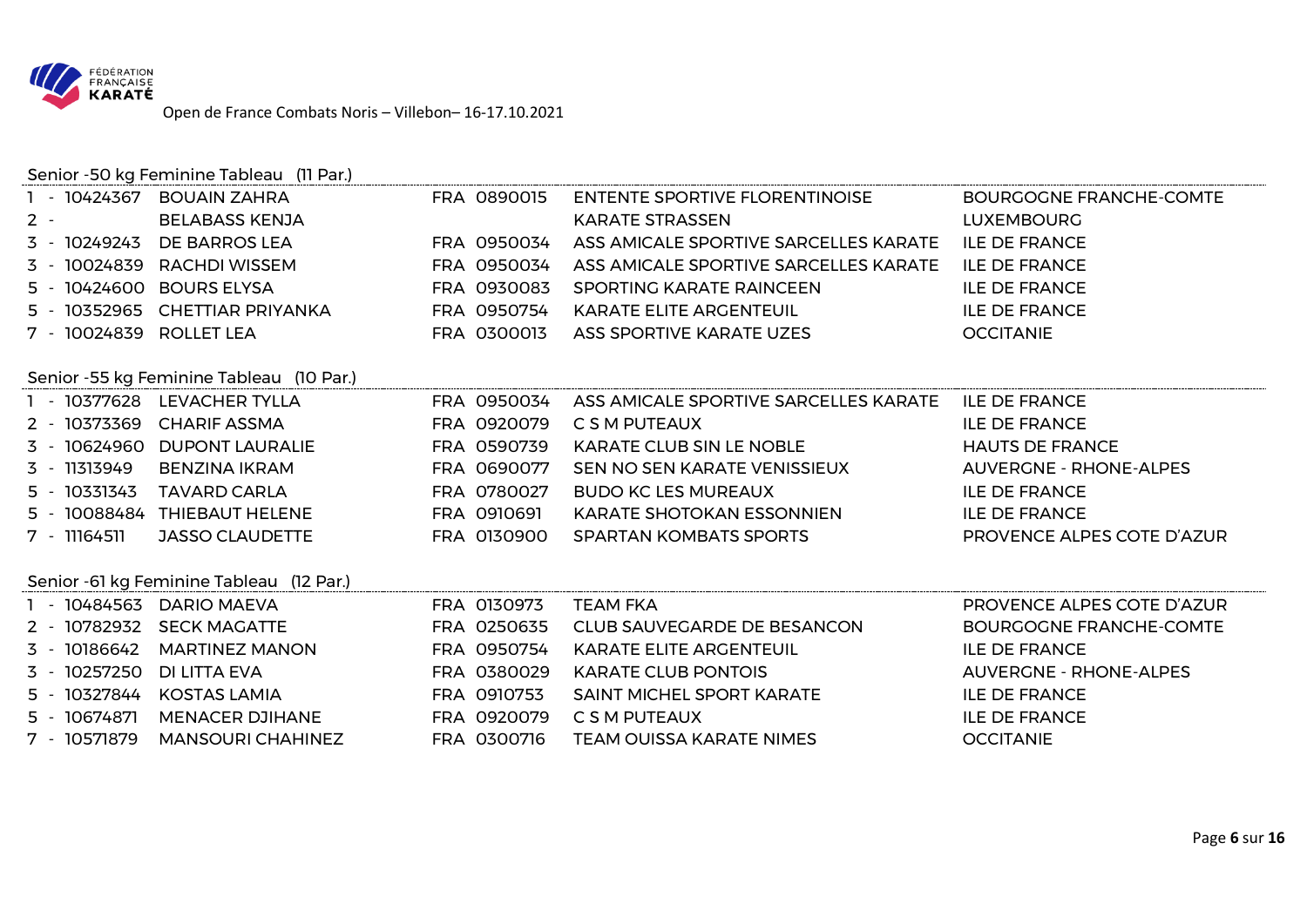

### Senior -68 kg Feminine Tableau (18 Par.)

|              | 1 - 10529852 SOMBE THALYA         | FRA 0770616 | C K S EN PAYS CRECOIS                 | <b>ILE DE FRANCE</b>   |
|--------------|-----------------------------------|-------------|---------------------------------------|------------------------|
|              | 2 - 10627483 ELISABETH EMMA MARIE | FRA 0940026 | CLUB BUDOKAN THIAIS                   | <b>ILE DE FRANCE</b>   |
|              | 3 - 10185904 ZANINI CHARLOTTE     | FRA 0950754 | KARATE ELITE ARGENTEUIL               | <b>ILE DE FRANCE</b>   |
|              | 3 - 10178885 LASSOUAG LYDIA       | FRA 0950107 | KARATE CLUB DOMONT                    | <b>ILE DE FRANCE</b>   |
| 5 - 11063579 | BOUGRINE NESRINE                  | FRA 0540013 | U SP LITT MONT ST MARTIN SEC KARATE   | <b>GRAND EST</b>       |
|              | 5 - 10200965 MARMOT MELINDA       | FRA 0950034 | ASS AMICALE SPORTIVE SARCELLES KARATE | ILE DE FRANCE          |
|              | 7 - 09202983 BURLOT CHLOE         | FRA 0350030 | BUDO 35                               | <b>BRETAGNE</b>        |
| 7 - 10965611 | LOUMIKOU MOLLY                    | FRA 0600012 | U S C KARATE SHOTOKAN                 | <b>HAUTS DE FRANCE</b> |
|              |                                   |             |                                       |                        |

#### Senior 68 et + kg Feminine Tableau (16 Par.)

| - 11380922   | DIONE MAMA AMINA             | FRA 0250635 | CLUB SAUVEGARDE DE BESANCON      | <b>BOURGOGNE FRANCHE-COMTE</b> |
|--------------|------------------------------|-------------|----------------------------------|--------------------------------|
| 2 - 10637821 | SOMBE TRYCIA                 | FRA 0940026 | <b>CLUB BUDOKAN THIAIS</b>       | <b>ILE DE FRANCE</b>           |
|              | 3 - 10964603 BERRABANE CELYA | FRA 0720008 | SAMOURAI 2000                    | <b>PAYS DE LA LOIRE</b>        |
|              | 3 - 10498769 ARGHYRIS THEA   | FRA 0340712 | <b>FRONTIGNAN KARATE CLUB</b>    | <b>OCCITANIE</b>               |
| 5 - 10182504 | DERKAOUI MYRIAM              | FRA 0910691 | <b>KARATE SHOTOKAN ESSONNIEN</b> | <b>ILE DE FRANCE</b>           |
| 5 - 10403271 | <b>IMBART NANCY</b>          | FRA 0770738 | JEUNES KARATEKAS DE MEAUX        | ILE DE FRANCE                  |
| 7 - 10525312 | OUISSA CHAHINAZ              | FRA 0300716 | <b>TEAM OUISSA KARATE NIMES</b>  | <b>OCCITANIE</b>               |
| 7 - 09550111 | <b>TAVERNIER CHLOE</b>       | FRA 0750022 | SPORTING INTERN K C              | <b>ILE DE FRANCE</b>           |

# Cadet -40 kg Masculin Tableau (4 Par.)

|                          | 1 - 10677763 MAHBOUB KA+ÅS | FRA 0910061 | ENTENTE SPORTIVE DE MASSY | <b>ILE DE FRANCE</b>   |
|--------------------------|----------------------------|-------------|---------------------------|------------------------|
| 2 - 10789621 MARBI ILIAN |                            | FRA 0340712 | FRONTIGNAN KARATE CLUB    | <b>OCCITANIE</b>       |
| 3 - 10885580 MADLI YALI  |                            | FRA 0760633 | DOJO 76                   | <b>NORMANDIE</b>       |
| 3 - 11314977             | DE BRUYNE STAN             | FRA 0590194 | KARATE CLUB DE CONDE      | <b>HAUTS DE FRANCE</b> |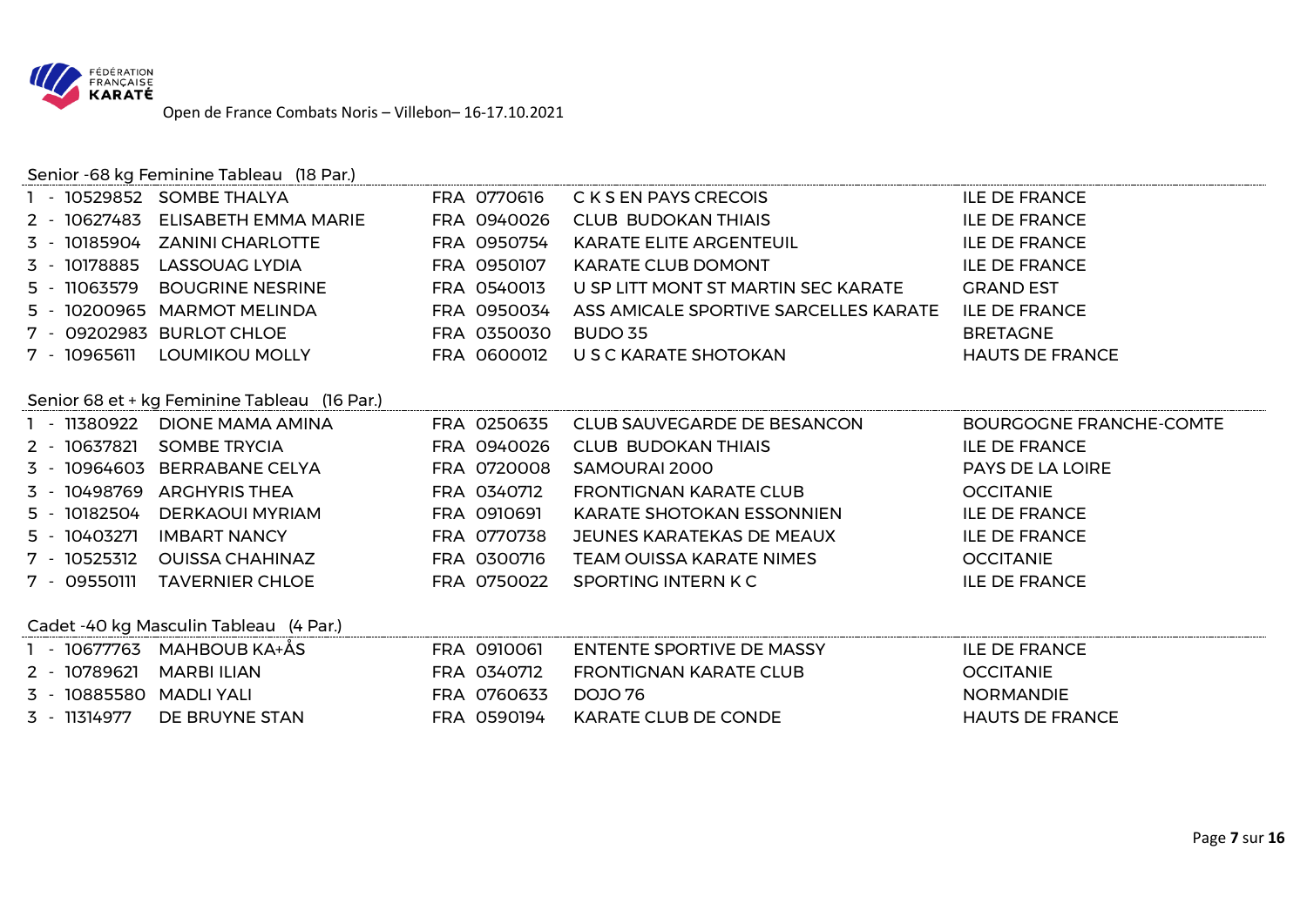

### Cadet -45 kg Masculin Tableau (10 Par.)

| 1 - 10771838             | <b>FERRAN LANDRY</b>                    | FRA 0310715 | <b>IMPACT KARATE 31</b>               | <b>OCCITANIE</b>           |
|--------------------------|-----------------------------------------|-------------|---------------------------------------|----------------------------|
|                          | 2 - 10735759 ZEDDAM YOUNES              | FRA 0930083 | SPORTING KARATE RAINCEEN              | <b>ILE DE FRANCE</b>       |
|                          | 3 - 10734555 ALLORY ANTONIN             | FRA 0400009 | <b>CL AMICAL MORCENAIS KARATE</b>     | <b>NOUVELLE AQUITAINE</b>  |
| 3 - 10812668             | <b>NOUI ZAKARIYA</b>                    | FRA 0250032 | <b>KARATE CLUB BETHONCOURT</b>        | BOURGOGNE FRANCHE-COMTE    |
| 5 - 10746644             | <b>BONNES-MICHEL HUGO</b>               | FRA 0110646 | ECOLE DE KARATE CARCASSONNE           | <b>OCCITANIE</b>           |
| 5 - 11237634             | PIEDDALLUS ALLAN                        | FRA 0360002 | <b>KARATE CLUB ISSOUDUN</b>           | <b>CENTRE VAL DE LOIRE</b> |
|                          | 7 - 10905468 HOUDY NATHAN               | FRA 0350030 | <b>BUDO 35</b>                        | <b>BRETAGNE</b>            |
|                          |                                         |             |                                       |                            |
|                          | Cadet -52 kg Masculin Tableau (27 Par.) |             |                                       |                            |
| 1 - 10832907 MATHIS TINO |                                         | FRA 0860007 | STADE POITEVIN KARATE SPK             | NOUVELLE AQUITAINE         |
|                          | 2 - 10625882 ERNWEIN THOMAS             | FRA 0310715 | <b>IMPACT KARATE 31</b>               | <b>OCCITANIE</b>           |
|                          |                                         | FRA 0920079 | C S M PUTEAUX                         | <b>ILE DE FRANCE</b>       |
| 3 - 10878731             | <b>LAMBOT GASPARD</b>                   | FRA 0540006 | <b>KARATE CLUB DE CRUSNES</b>         | <b>GRAND EST</b>           |
| 5 - 11071041             | <b>ROMBEAUX MATT</b>                    | FRA 0540013 | U SP LITT MONT ST MARTIN SEC KARATE   | <b>GRAND EST</b>           |
|                          | 5 - 10558832 BAKAS KENAN                | FRA 0950034 | ASS AMICALE SPORTIVE SARCELLES KARATE | <b>ILE DE FRANCE</b>       |
|                          | 7 - 10759978 CALMES GUILLAUME           | FRA 0540016 | KARATE DO CLUB PONT A MOUSSON         | <b>OCCITANIE</b>           |
|                          | 7 - 10620633 HUMBERT TRISTAN            | FRA 0190006 | <b>BUDOKAI KARATE CLUB DE BRIVE</b>   | <b>OCCITANIE</b>           |
|                          |                                         |             |                                       |                            |
|                          | Cadet -57 kg Masculin Tableau (30 Par.) |             |                                       |                            |
|                          | 1 - 10920966 BEN FATHALLAH YACINE       | FRA 0910753 | SAINT MICHEL SPORT KARATE             | <b>ILE DE FRANCE</b>       |
|                          | 2 - 10653368 CHEVALIER MATHIS           | FRA 0950034 | ASS AMICALE SPORTIVE SARCELLES KARATE | <b>ILE DE FRANCE</b>       |
|                          | 3 - 10759577 GLOVERT NOAH               | FRA 0760090 | OKINAWA KARATE CLUB                   | <b>NORMANDIE</b>           |
| 3 - 10716614             | PIERROT GASPARD                         | FRA 0950034 | ASS AMICALE SPORTIVE SARCELLES KARATE | <b>ILE DE FRANCE</b>       |
| 5 - 10794430 AVIZOU TOM  |                                         | FRA 0340712 | <b>FRONTIGNAN KARATE CLUB</b>         | <b>OCCITANIE</b>           |
| 5 - 11012287             | <b>DAVID TIMEO</b>                      | FRA 0600012 | U S C KARATE SHOTOKAN                 | <b>HAUTS DE FRANCE</b>     |
| 7 - 10935267             | PICAZO LUQUE ANGEL                      | FRA 0590151 | SEIKEN KARATE DO CLUB                 | <b>HAUTS DE FRANCE</b>     |
| 7 - 11073122             | <b>MOREIRA-PINHAL TINO</b>              | FRA 0850006 | ECOLE LUCONNAISE DE KARATE            | PAYS DE LA LOIRE           |
|                          |                                         |             |                                       |                            |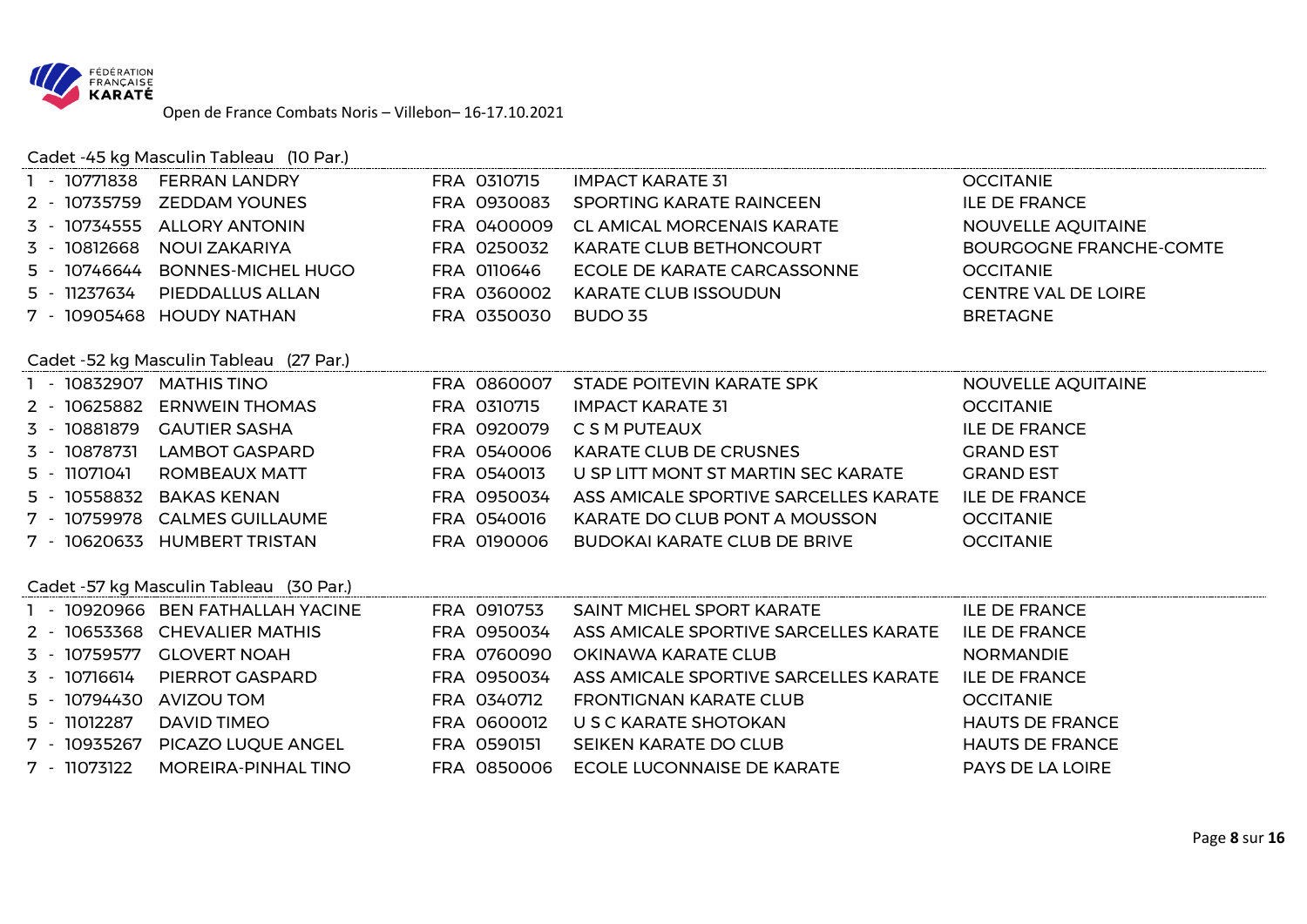

### Cadet -63 kg Masculin Tableau (25 Par.)

| 1 - 10674014 | <b>BOISNET SACHA</b>                    | FRA 0950754 | <b>KARATE ELITE ARGENTEUIL</b>        | <b>ILE DE FRANCE</b>           |
|--------------|-----------------------------------------|-------------|---------------------------------------|--------------------------------|
| 2 - 10532412 | LECERF WILLIAM                          | FRA 0910753 | <b>SAINT MICHEL SPORT KARATE</b>      | <b>ILE DE FRANCE</b>           |
|              | 3 - 10738490 PUGANOV BOGDANE            | FRA 0620633 | SHOTOKAN KARATE CALAISIEN             | <b>HAUTS DE FRANCE</b>         |
|              | 3 - 10586366 MATEOS LENNY               | FRA 0340712 | <b>FRONTIGNAN KARATE CLUB</b>         | <b>OCCITANIE</b>               |
| 5 - 10808514 | HELIMI SABRI                            | FRA 0310715 | <b>IMPACT KARATE 31</b>               | <b>OCCITANIE</b>               |
| 5 - 10637176 | ALBUQUERQUE DAMIEN                      | FRA 0910626 | S K B EPINAY SOUS SENART              | <b>ILE DE FRANCE</b>           |
| 7 - 11314973 | ROLAND TOM                              | FRA 0590194 | KARATE CLUB DE CONDE                  | <b>HAUTS DE FRANCE</b>         |
| 7 - 10744285 | TITOUAH MASSINISSA                      | FRA 0250635 | CLUB SAUVEGARDE DE BESANCON           | <b>BOURGOGNE FRANCHE-COMTE</b> |
|              |                                         |             |                                       |                                |
|              | Cadet -70 kg Masculin Tableau (22 Par.) |             |                                       |                                |
| 1 - 11055215 | <b>ANISIMOV VLADISLAV</b>               | FRA 0540013 | U SP LITT MONT ST MARTIN SEC KARATE   | <b>GRAND EST</b>               |
|              | 2 - 10896656 POGOSYAN SHIRAK            | FRA 0570685 | KARATE VECKRING                       | <b>GRAND EST</b>               |
| 3 - 10711848 | BOUCHETTAT JAD YACINE                   | FRA 0930704 | RED STAR CLUB MONTREUILLOIS           | <b>ILE DE FRANCE</b>           |
| 3 - 10517403 | <b>MALCOIFFE KENZO</b>                  | FRA 0060115 | <b>NICE ELITE SPORT</b>               | PROVENCE ALPES COTE D'AZUR     |
| 5 - 10766142 | AKOUH MOHAMED                           | FRA 0300613 | SHOTOKAN KARATE ALESIEN               | <b>OCCITANIE</b>               |
| 5 - 10731764 | <b>DULYMBOIS KAIS</b>                   | FRA 0950034 | ASS AMICALE SPORTIVE SARCELLES KARATE | <b>ILE DE FRANCE</b>           |
| 7 - 11154489 | FIGUEIREDO MONTEIRO ESTEBAN             | FRA 0600012 | U S C KARATE SHOTOKAN                 | <b>HAUTS DE FRANCE</b>         |
| 7 - 10636815 | <b>GIANNAKOPOULOS ALEXIS</b>            | FRA 0930709 | SPORT ELITE SEVRAN SECTION KARATE     | <b>ILE DE FRANCE</b>           |
|              |                                         |             |                                       |                                |

### Cadet 70 et + kg Masculin Tableau (20 Par.)

|              | 1 - 10629406 TADJER ADAM              | FRA 0950754 | <b>KARATE ELITE ARGENTEUIL</b>   | <b>ILE DE FRANCE</b>           |
|--------------|---------------------------------------|-------------|----------------------------------|--------------------------------|
| 2 - 10719653 | NGUENDE WARREN                        | FRA 0770738 | JEUNES KARATEKAS DE MEAUX        | <b>ILE DE FRANCE</b>           |
|              | 3 - 10454632 ANSIAUX AUGUSTIN         | FRA 0910753 | <b>SAINT MICHEL SPORT KARATE</b> | ILE DE FRANCE                  |
|              | 3 - 10814846 ALI CHERIF MOHAND OUKACI | FRA 0130166 | CL OMNISPORT LE RONIN SEC KARATE | PROVENCE ALPES COTE D'AZUR     |
|              |                                       | FRA 0210039 | BEAUNE KARATE CLUB               | <b>BOURGOGNE FRANCHE-COMTE</b> |
| 5 - 10713110 | RIBES BASTIEN                         | FRA 0590739 | <b>KARATE CLUB SIN LE NOBLE</b>  | <b>HAUTS DE FRANCE</b>         |
| 7 - 10756521 | MICHEL GABIN                          | FRA 0380655 | <b>KARATE CLUB DIEMOIS</b>       | <b>AUVERGNE - RHONE-ALPES</b>  |
| 7 - 11082095 | MARSILLAC ETHAN                       | FRA 0690041 | JUDO CLUB LYON VILLEURBANNE      | <b>AUVERGNE - RHONE-ALPES</b>  |

Page **9** sur **16**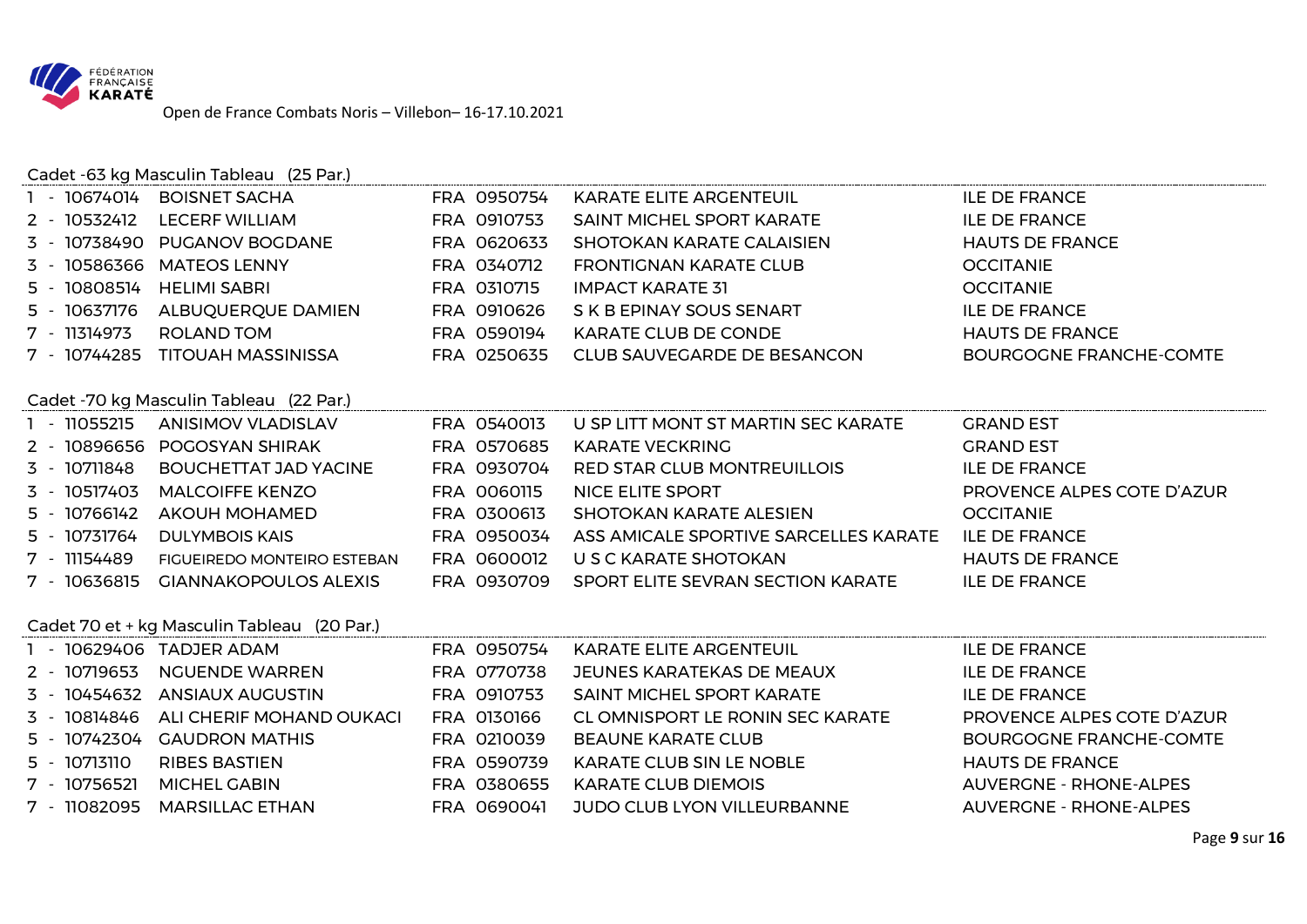

### Junior -55 kg Masculin Tableau (17 Par.)

| - 10701113                 | <b>KERNEUR MATHIAS</b>                   | FRA 0440078 | <b>CENT ETUDES KARATE ST NAZAIRE</b>          | PAYS DE LA LOIRE              |
|----------------------------|------------------------------------------|-------------|-----------------------------------------------|-------------------------------|
| 2 - 10494967               | <b>DAAOUFA ABDELATIF</b>                 | FRA 0920085 | SHOTOKAN KARATE CLUB DE VILLENEUVE LA GARENNE | <b>ILE DE FRANCE</b>          |
| 3 - 10576963               | <b>BOUROUBA MARWAN</b>                   | FRA 0950754 | <b>KARATE ELITE ARGENTEUIL</b>                | <b>ILE DE FRANCE</b>          |
|                            | 3 - 10376963 TOUMI NAWFEL                | FRA 0190006 | BUDOKAI KARATE CLUB DE BRIVE                  | <b>NOUVELLE AQUITAINE</b>     |
|                            | 5 - 10297987 LOZANO YANIS                | FRA 0850005 | FONTENAY KARATE SHOTOKAN                      | PAYS DE LA LOIRE              |
|                            | 5 - 10456333 VALENTE SILVA JULIEN        | FRA 0770059 | KARATE CLUB BOISSY LE CHATEL                  | <b>ILE DE FRANCE</b>          |
|                            | 7 - 10563278 OUSSEYNE OUMAR              | FRA 0940026 | <b>CLUB BUDOKAN THIAIS</b>                    | <b>ILE DE FRANCE</b>          |
|                            | 7 - 10732975 LORVELLEC LOUISON           | FRA 0850006 | ECOLE LUCONNAISE DE KARATE                    | <b>PAYS DE LA LOIRE</b>       |
|                            | Junior -61 kg Masculin Tableau (35 Par.) |             |                                               |                               |
|                            | 1 - 10467449 HELLAL AHMED EL AMINE       | FRA 0950090 | CLUB SPORTF MUNICIPAL D'EAUBONNE KARATE       | <b>ILE DE FRANCE</b>          |
| 2 - 10369198    FALCO ENZO |                                          | FRA 0380049 | <b>USJC SECTION KARATE</b>                    | <b>AUVERGNE - RHONE-ALPES</b> |
|                            | 3 - 10610182 AZEBOUCH MADRISS            | FRA 0690077 | SEN NO SEN KARATE VENISSIEUX                  | <b>AUVERGNE - RHONE-ALPES</b> |
|                            | 3 - 10659572 BATLO RAPHAEL               | FRA 0310715 | <b>IMPACT KARATE 31</b>                       | <b>OCCITANIE</b>              |
|                            | 5 - 10475889 PERRUCHOT ALEXIS            | FRA 0850005 | FONTENAY KARATE SHOTOKAN                      | <b>PAYS DE LA LOIRE</b>       |
|                            | 5 - 10465906 LAWANI MARC                 | FRA 0910626 | S K B EPINAY SOUS SENART                      | <b>ILE DE FRANCE</b>          |
| 7 - 10693214               | <b>ESSBAHE SOFIANE</b>                   | FRA 0340712 | <b>FRONTIGNAN KARATE CLUB</b>                 | <b>OCCITANIE</b>              |
|                            | 7 - 10630894 EL ANNAS ANAS               | FRA 0600012 | U S C KARATE SHOTOKAN                         | <b>HAUTS DE FRANCE</b>        |
|                            | Junior -68 kg Masculin Tableau (33 Par.) |             |                                               |                               |
| 1 - 10345307 DERIC LENNY   |                                          | FRA 0910626 | SKB EPINAY SOUS SENART                        | <b>ILE DE FRANCE</b>          |
| $2 -$                      | <b>MOENS CLEMENT</b>                     |             | <b>KARATE STRASSEN</b>                        | <b>LUXEMBOURG</b>             |
|                            | 3 - 10429444 DA ROCHA KARL               | FRA 0920079 | C S M PUTEAUX                                 | <b>ILE DE FRANCE</b>          |
|                            | 3 - 11236579 VARDANYAN ARMEN             | FRA 0950034 | ASS AMICALE SPORTIVE SARCELLES KARATE         | <b>ILE DE FRANCE</b>          |
|                            | 5 - 10629688 SARADJIAN ILAN              | FRA 0680695 | <b>TANSEI KARATE</b>                          | <b>GRAND EST</b>              |
|                            | 5 - 10564659 CHATTARD FLORIAN            | FRA 0380049 | <b>USJC SECTION KARATE</b>                    | <b>AUVERGNE - RHONE-ALPES</b> |
|                            | 7 - 10921540 GONZAGUE TIDIANE            | FRA 0920704 | INSTITUT DE GOJURYU KENKYUKAI FRANCE          | <b>ILE DE FRANCE</b>          |
| 7 - 10465108               | <b>MALABAT TONY</b>                      | FRA 0950090 | CLUB SPORTF MUNICIPAL D'EAUBONNE KARATE       | <b>ILE DE FRANCE</b>          |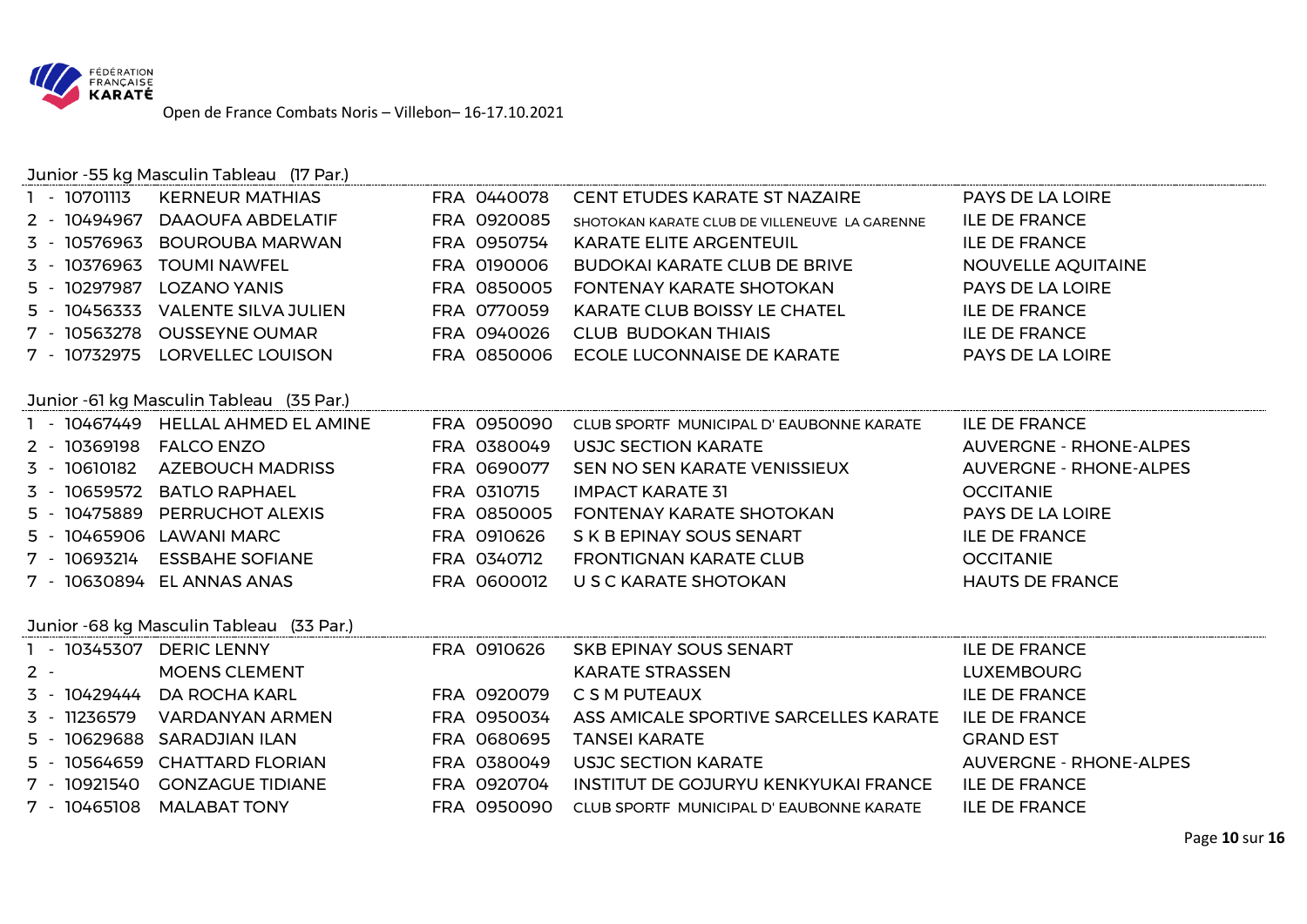

### Junior -76 kg Masculin Tableau (19 Par.)

| 1 - 10751183             | NDAO SASSY                  | FRA 0250635 | CLUB SAUVEGARDE DE BESANCON      | BOURGOGNE FRANCHE-COMTE |
|--------------------------|-----------------------------|-------------|----------------------------------|-------------------------|
| 2 - 10555687             | LARDJOUM ISSA               | FRA 0690077 | SEN NO SEN KARATE VENISSIEUX     | AUVERGNE - RHONE-ALPES  |
| 3 - 10891811             | <b>SAINT ROSAIRE CEDRIC</b> | FRA 0930617 | <b>BLANC MESNIL SPORT KARATE</b> | <b>ILE DE FRANCE</b>    |
| 3 - 10801849             | ASSEMAT HUGO                | FRA 0950754 | KARATE ELITE ARGENTEUIL          | <b>ILE DE FRANCE</b>    |
| 5 - 10915891             | <b>PIERRON ALEXIS</b>       | FRA 0200609 | ACA DOJO RIVE SUD                | <b>CORSE</b>            |
|                          | 5 - 10603650 BOUSSAID RAYAN | FRA 0940611 | K O S VILLENEUVE                 | <b>ILE DE FRANCE</b>    |
| 7 - 10567169             | COURTELLEMONT JEAN          | FRA 0780084 | RAMBOUILLET SPORTS               | <b>ILE DE FRANCE</b>    |
| 7 - 10404868 RISSER LOIC |                             | FRA 0670648 | KARATE TENCHI DO                 | <b>GRAND EST</b>        |

#### Junior 76 et + kg Masculin Tableau (12 Par.)

| 1 - 10547974 ORTIS NOLAN |                             | FRA 0130973 | TEAM FKA                         | PROVENCE ALPES COTE D'AZUR |
|--------------------------|-----------------------------|-------------|----------------------------------|----------------------------|
|                          | 2 - 10494935 ZOUAOUI AMIR   | FRA 0920079 | C S M PUTEAUX                    | ILE DE FRANCE              |
| 3 - 10421105             | OZCAN MURAT                 | FRA 0610606 | KARATE CLUB DU PAYS MELOIS       | <b>NORMANDIE</b>           |
| 3 - 10481950             | BELASRI NABIL               | FRA 0830751 | ASS SPORTIVE BRIGNOLES KARATE 83 | PROVENCE ALPES COTE D'AZUR |
|                          | 5 - 10552694 LANGE LUCIEN   | FRA 0820621 | SASORI KARATE CLUB               | <b>OCCITANIE</b>           |
|                          | 5 - 10477803 PIERINI THOMAS | FRA 0130964 | ROVE-KARATE                      | PROVENCE ALPES COTE D'AZUR |

#### Minime -35 kg Masculin Tableau (23 Par.)

| 1 - 11238474 | KONRADOWSKI ANDREAS                 | FRA 0540013 | U SP LITT MONT ST MARTIN SEC KARATE | <b>GRAND EST</b>       |
|--------------|-------------------------------------|-------------|-------------------------------------|------------------------|
| 2 - 11325175 | ROLAND NATHAN                       | FRA 0590194 | KARATE CLUB DE CONDE                | <b>HAUTS DE FRANCE</b> |
| 3 - 10871810 | BENDRISS MONAURY HERWAN FRA 0940048 |             | UNION SPORTIVE DE CRETEIL           | ILE DE FRANCE          |
| 3 - 10761462 | PAIS--DA SILVA HUGO                 | FRA 0910006 | ASS KARATE CLUB D'ATHIS MONS        | <b>ILE DE FRANCE</b>   |
|              | 5 - 10830590 PETAGNA PAOLO          | FRA 0340679 | KARATE PALAVAS                      | <b>OCCITANIE</b>       |
|              | 5 - 11097903 BOUTCHICH MOUSTAPHA    | FRA 0950040 | KARATE CLUB DE SANNOIS              | ILE DE FRANCE          |
|              | 7 - 10783348 PODOLEANU MATEO        | FRA 0930083 | SPORTING KARATE RAINCEEN            | ILE DE FRANCE          |
| 7 - 10951964 | SOLTANI SAMY                        | FRA 0930716 | SPORTING CLUB DE BOBIGNY            | <b>ILE DE FRANCE</b>   |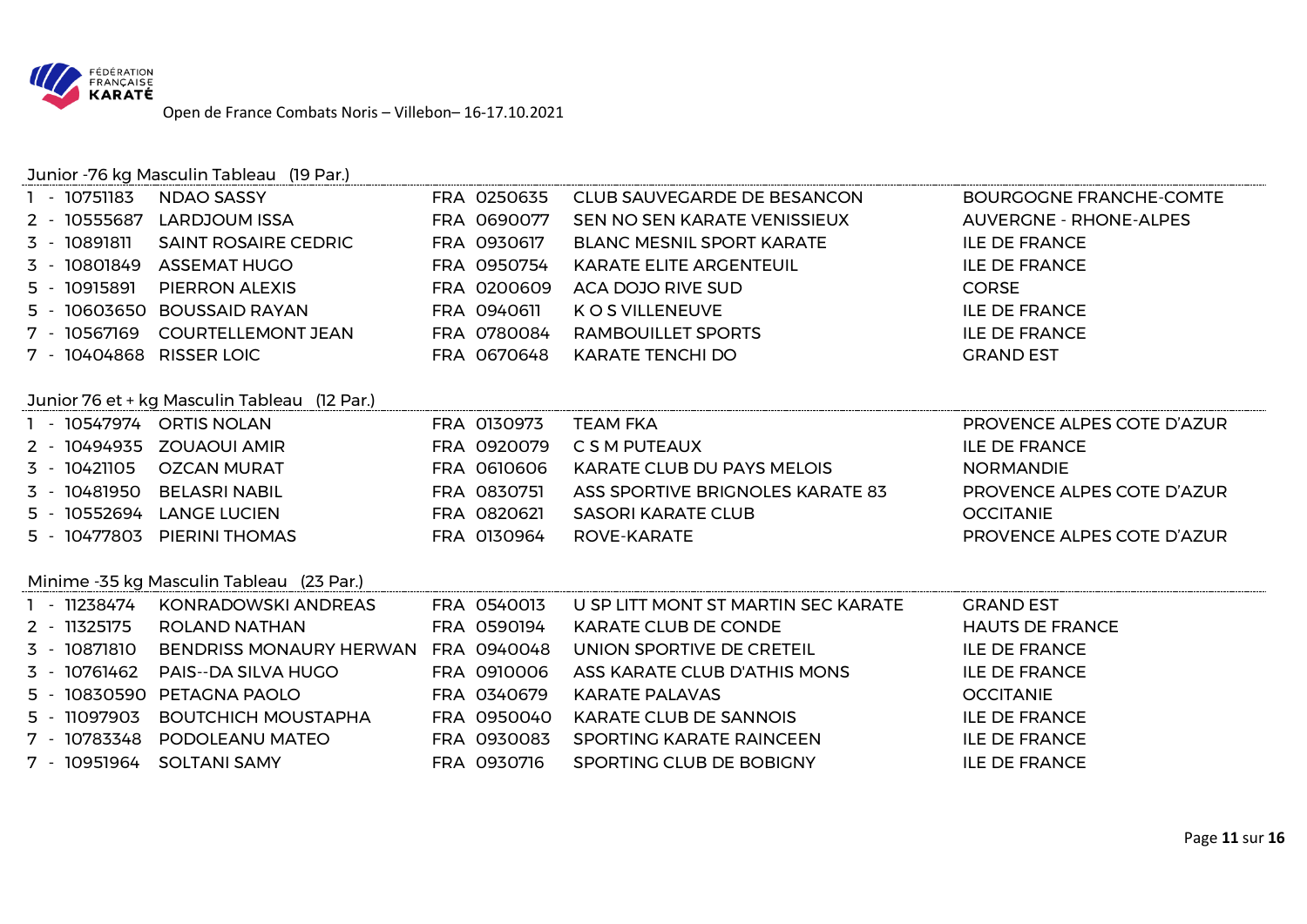

### Minime -40 kg Masculin Tableau (28 Par.)

| 10852128                 | <b>BRAHIMI NAIM</b>                      | FRA 0910753 | <b>SAINT MICHEL SPORT KARATE</b>                    | <b>ILE DE FRANCE</b>           |
|--------------------------|------------------------------------------|-------------|-----------------------------------------------------|--------------------------------|
|                          | 2 - 10894314 LE GUILLOU BENJAMIN         | FRA 0860007 | STADE POITEVIN KARATE SPK                           | <b>NOUVELLE AQUITAINE</b>      |
|                          | 3 - 10652634 BELLIOT SULIVAN             | FRA 0440078 | <b>CENT ETUDES KARATE ST NAZAIRE</b>                | <b>PAYS DE LA LOIRE</b>        |
|                          | 3 - 10792775 DUCATEL ELISAMA             | FRA 0400009 | <b>CL AMICAL MORCENAIS KARATE</b>                   | NOUVELLE AQUITAINE             |
|                          | 5 - 10646359 CLANGEAUD RUDI              | FRA 0860007 | STADE POITEVIN KARATE SPK                           | NOUVELLE AQUITAINE             |
| 5 - 10826357             | <b>COTS RYAN</b>                         | FRA 0190006 | <b>BUDOKAI KARATE CLUB DE BRIVE</b>                 | NOUVELLE AQUITAINE             |
|                          | 7 - 10919405 FIGUEIREDO MONTEIRO SOAN    | FRA 0600012 | U S C KARATE SHOTOKAN                               | <b>HAUTS DE FRANCE</b>         |
| 7 - 11256613             | <b>HENNERON BAPTISTE</b>                 | FRA 0910753 | SAINT MICHEL SPORT KARATE                           | <b>ILE DE FRANCE</b>           |
|                          | Minime -45 kg Masculin Tableau (27 Par.) |             |                                                     |                                |
| 1 - 10803102 NGUYEN NOE  |                                          | FRA 0950034 | ASS AMICALE SPORTIVE SARCELLES KARATE ILE DE FRANCE |                                |
|                          | 2 - 10931709 MECHAI HACEYNE              | FRA 0250028 | <b>PLANOISE KARATE ACADEMY</b>                      | <b>BOURGOGNE FRANCHE-COMTE</b> |
| 3 - 10819566 LAMBERT LEO |                                          | FRA 0540013 | U SP LITT MONT ST MARTIN SEC KARATE                 | <b>GRAND EST</b>               |
| 3 - 11329951             | <b>ALVES MATHIS</b>                      | FRA 0590194 | <b>KARATE CLUB DE CONDE</b>                         | <b>HAUTS DE FRANCE</b>         |
| 5 - 10617968             | <b>HADJ ALI ISMAIL</b>                   | FRA 0590739 | <b>KARATE CLUB SIN LE NOBLE</b>                     | <b>HAUTS DE FRANCE</b>         |
| 5 - 11125431             | <b>ROUCHERON ALIX</b>                    | FRA 0910753 | <b>SAINT MICHEL SPORT KARATE</b>                    | <b>ILE DE FRANCE</b>           |
|                          | 7 - 10734325 SADIK MOHAMED BAQER         | FRA 0860007 | STADE POITEVIN KARATE SPK                           | <b>NOUVELLE AQUITAINE</b>      |
| 7 - 11095573 SMATI ILYAS |                                          | FRA 0930716 | SPORTING CLUB DE BOBIGNY                            | <b>ILE DE FRANCE</b>           |
|                          | Minime -50 kg Masculin Tableau (19 Par.) |             |                                                     |                                |
|                          | 1 - 10848760 BOUDRIGA BILEL              | FRA 0700626 | <b>CLUB SAUVEGARDE VESOUL</b>                       | <b>BOURGOGNE FRANCHE-COMTE</b> |
|                          | 2 - 10762417 BEL-LAHSEN ILYANE           | FRA 0950034 | ASS AMICALE SPORTIVE SARCELLES KARATE               | <b>ILE DE FRANCE</b>           |
|                          | 3 - 10648586 AMADOR LOHAN                | FRA 0600012 | <b>USC KARATE SHOTOKAN</b>                          | <b>OCCITANIE</b>               |
|                          | 3 - 10720349 SINO MARCELLIN              | FRA 0270018 | STADE PORTE NORMANDE VERNON                         | <b>NORMANDIE</b>               |
|                          | 5 - 10760855 HAIDAR YESRI                | FRA 0250028 | PLANOISE KARATE ACADEMY                             | <b>BOURGOGNE FRANCHE-COMTE</b> |
|                          | 5 - 10982900 TIZOURINE MASSI             | FRA 0570678 | <b>KARATE DO FLORANGE</b>                           | <b>GRAND EST</b>               |
| 7 - 10919404 BALI ILYES  |                                          | FRA 0600012 | <b>USC KARATE SHOTOKAN</b>                          | <b>HAUTS DE FRANCE</b>         |
|                          | 7 - 10757232 MARCHAND SANTY ERWANN       | FRA 0540016 | KARATE DO CLUB PONT A MOUSSON                       | <b>GRANDEST</b>                |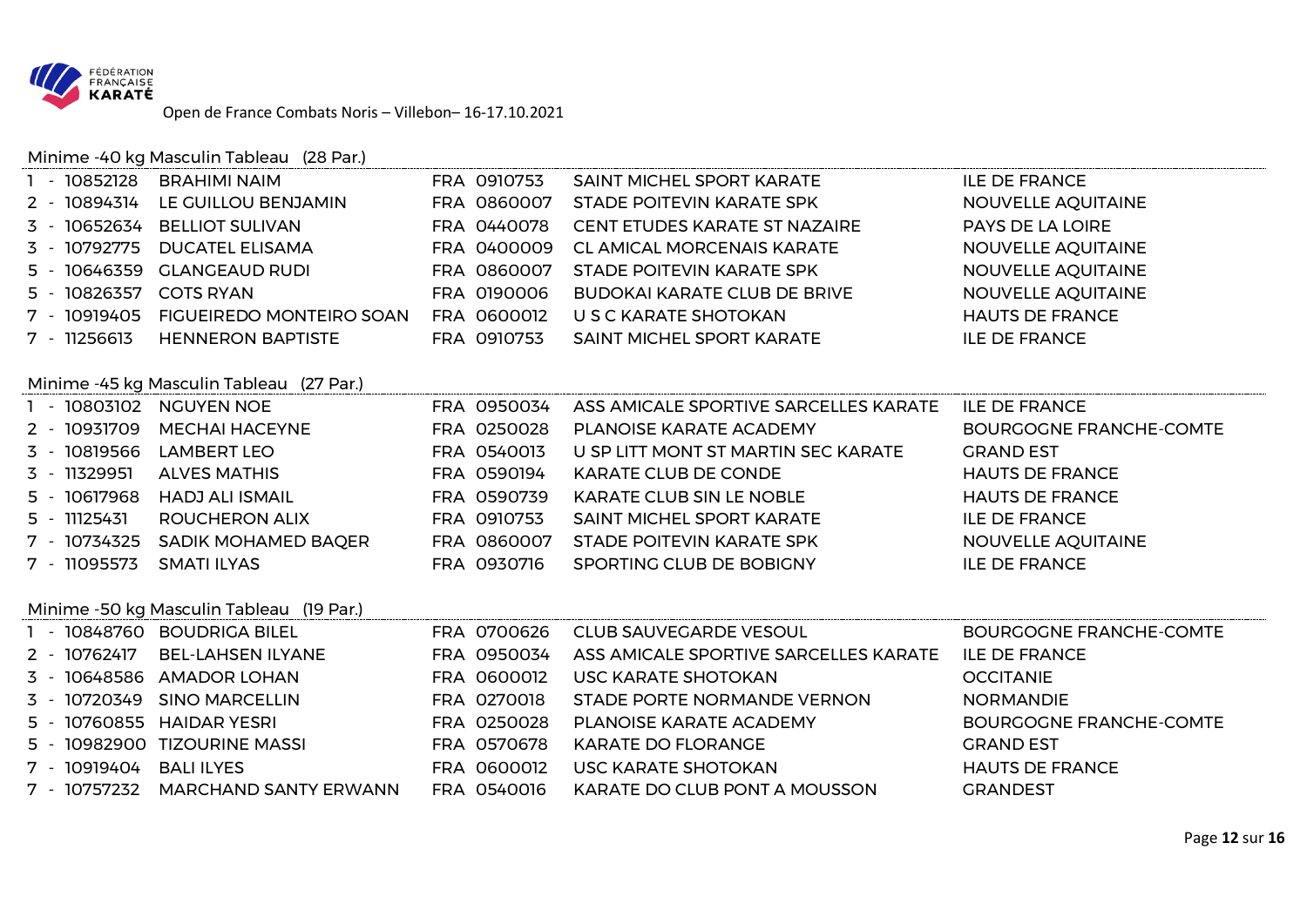

### Minime -55 kg Masculin Tableau (20 Par.)

| 1 - 10983179 | ROCCA RUBEN                             | FRA 0130634 | <b>DOJO FUDO SHIN</b>                | PROVENCE ALPES COTE D'AZUR     |
|--------------|-----------------------------------------|-------------|--------------------------------------|--------------------------------|
| 2 - 10974372 | <b>KADIRIC ISSA</b>                     | FRA 0250032 | <b>KARATE CLUB BETHONCOURT</b>       | <b>BOURGOGNE FRANCHE-COMTE</b> |
| 3 - 10760845 | <b>HRUSTIC MUHAMED</b>                  | FRA 0250028 | <b>PLANOISE KARATE ACADEMY</b>       | <b>BOURGOGNE FRANCHE-COMTE</b> |
|              | 3 - 10983886 FOURNIER ILYESS            | FRA 0770638 | KARATE DO ST GERMAIN SUR MORIN       | <b>ILE DE FRANCE</b>           |
| 5 - 10842520 | <b>AGNISSAN SACHA</b>                   | FRA 0600012 | U S C KARATE SHOTOKAN                | <b>HAUTS DE FRANCE</b>         |
| 5 - 11154488 | <b>FIGUEIREDO MONTEIRO SENEN</b>        | FRA 0600012 | U S C KARATE SHOTOKAN                | <b>HAUTS DE FRANCE</b>         |
| 7 - 11180964 | <b>HASSAINE SALAH</b>                   | FRA 0250032 | <b>KARATE CLUB BETHONCOURT</b>       | <b>BOURGOGNE FRANCHE-COMTE</b> |
| 7 - 10721276 | <b>PAUDAT LUCAS</b>                     | FRA 0360608 | <b>SHORYU36 KARATE CLUB ARDENTES</b> | <b>CENTRE VAL DE LOIRE</b>     |
|              |                                         |             |                                      |                                |
|              | Minime -60 kg Masculin Tableau (8 Par.) |             |                                      |                                |
|              | 1 - 10803873 SEBBAG HUGO                | FRA 0740640 | <b>ANNECY DOJO KARATE</b>            | <b>AUVERGNE - RHONE-ALPES</b>  |
| 2 - 10676914 | <b>TIRATSOUIAN GREGORY</b>              | FRA 0830751 | ASS SPORTIVE BRIGNOLES KARATE 83     | PROVENCE ALPES COTE D'AZUR     |
| 3 - 10910186 | <b>QUENETTE ESTEBAN</b>                 | FRA 0590812 | <b>KARATE CLUB DE COURCHELETTES</b>  | <b>HAUTS DE FRANCE</b>         |
| 3 - 10643446 | <b>ADJANONHOUN IHSANE</b>               | FRA 0950622 | <b>TEAM KOMBAT CLUB SAINT BRICE</b>  | <b>ILE DE FRANCE</b>           |
| 5 - 11216158 | <b>BOUADJEHINE LAZHAR</b>               | FRA 0250028 | <b>PLANOISE KARATE ACADEMY</b>       | <b>BOURGOGNE FRANCHE-COMTE</b> |
| 5 - 10770164 | <b>AGREBI MEHDI</b>                     | FRA 0060121 | <b>KARATE CHALLENGER GRASSE</b>      | PROVENCE ALPES COTE D'AZUR     |
|              |                                         |             |                                      |                                |
|              | Minime -65 kg Masculin Tableau (6 Par.) |             |                                      |                                |
| 1 - 10707837 | <b>MALCOIFFE LENNY</b>                  | FRA 0060653 | AZUR TEAM KARATE                     | PROVENCE ALPES COTE D'AZUR     |
| 2 - 11040012 | <b>BILLIARD JAYSON</b>                  | FRA 0780689 | <b>HOUDAN KARATE DO</b>              | <b>ILE DE FRANCE</b>           |
| 3 - 10715884 | <b>ESSOUGRATI NIZAR</b>                 | FRA 0300716 | <b>TEAM OUISSA KARATE NIMES</b>      | <b>OCCITANIE</b>               |
| 3 - 10647747 | <b>TROCKLE JULIAN</b>                   | FRA 0570618 | <b>KARATE DO SARRALBE</b>            | <b>GRAND EST</b>               |
|              | 5 - 10853376 AVEDIAN ELIOTT             | FRA 0750940 | <b>HORIZON KARATE CLUB</b>           | <b>ILE DE FRANCE</b>           |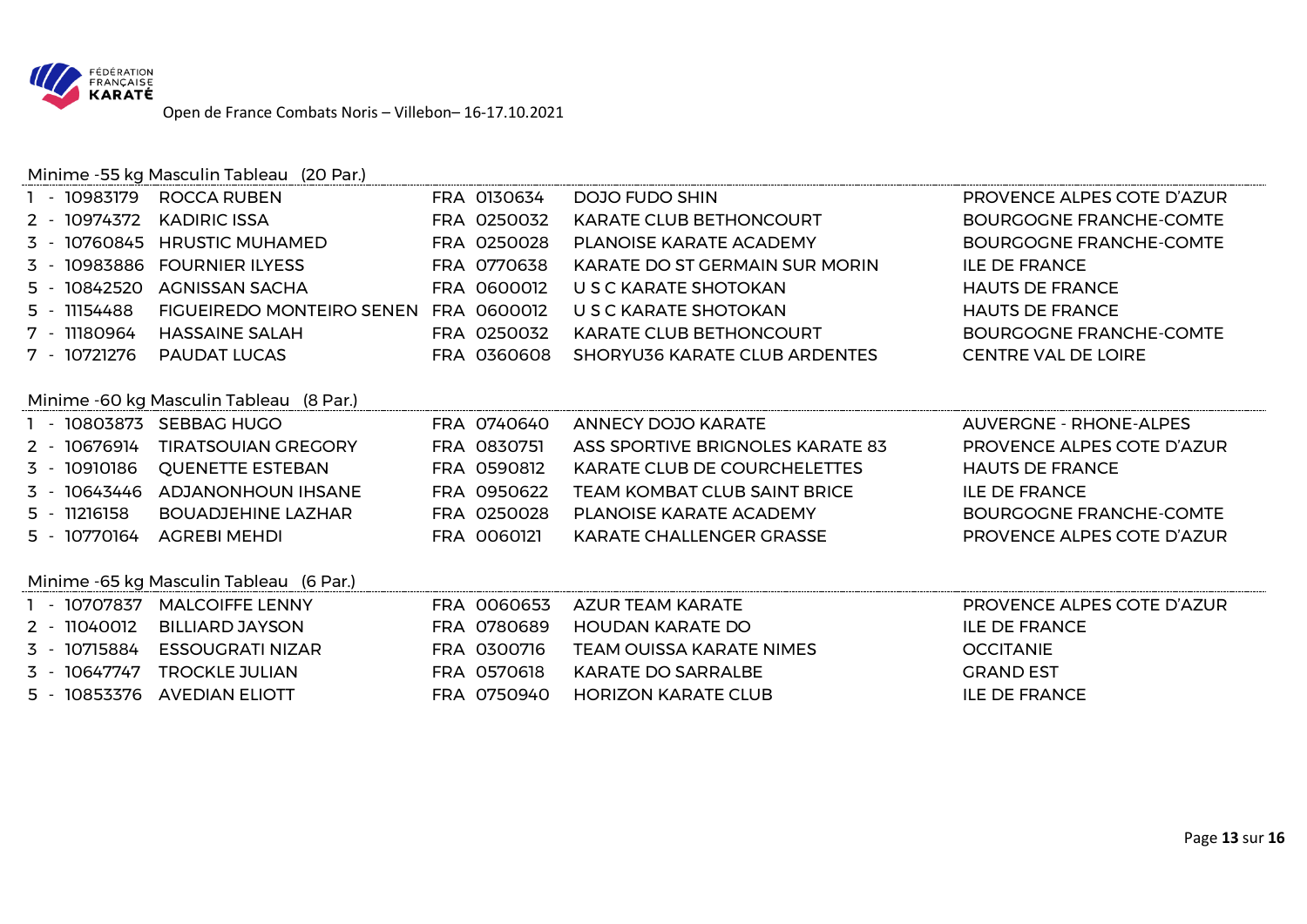

#### Minime 65 et + kg Masculin Tableau (7 Par.)

|              | 1 - 11095310 AKGUN MUHAMMED ALI |             | FRA 0700626 CLUB SAUVEGARDE VESOUL | BOURGOGNE FRANCHE-COMTE |
|--------------|---------------------------------|-------------|------------------------------------|-------------------------|
|              | 2 - 10768349 REVEL CHION MATHIS | FRA 0340015 | KARATE PEZENAS SAINT THIBERY       | <b>OCCITANIE</b>        |
| 3 - 10911380 | DOULI MATHIS                    |             | FRA 0940026 CLUB BUDOKAN THIAIS    | ILE DE FRANCE           |
|              | 3 - 10727775 AGHANIM CAMIL      | FRA 0910753 | SAINT MICHEL SPORT KARATE          | ILE DE FRANCE           |
|              | 5 - 10739275 MEZAN ARTHUR       | FRA 0770638 | KARATE DO ST GERMAIN SUR MORIN     | <b>ILE DE FRANCE</b>    |
|              | 5 - 10807568 DE OLIVEIRA EVAN   | FRA 0950040 | KARATE CLUB DE SANNOIS             | <b>ILE DE FRANCE</b>    |
|              |                                 |             |                                    |                         |

#### Senior -60 kg Masculin Tableau (26 Par.)

| 1 - 11371580             | DIOUF SALIOU                   | FRA 0250635 | CLUB SAUVEGARDE DE BESANCON           | <b>BOURGOGNE FRANCHE-COMTE</b> |
|--------------------------|--------------------------------|-------------|---------------------------------------|--------------------------------|
| 2 - 10170936             | EL YAZIDI BILAL                | FRA 0950034 | ASS AMICALE SPORTIVE SARCELLES KARATE | ILE DE FRANCE                  |
|                          | 3 - 10108206 HASSANI HOUSNY    | FRA 0940026 | CLUB BUDOKAN THIAIS                   | <b>ILE DE FRANCE</b>           |
|                          | 3 - 10296633 GOUIRAN ALEXANDRE | FRA 0130127 | <b>IMPACT KARATE CLUB</b>             | PROVENCE ALPES COTE D'AZUR     |
|                          | 5 - 10296630 GIRAUD JEREMY     | FRA 0130127 | IMPACT KARATE CLUB                    | PROVENCE ALPES COTE D'AZUR     |
| 5 - 10356736 LECERF NINO |                                | FRA 0590194 | <b>KARATE CLUB DE CONDE</b>           | <b>HAUTS DE FRANCE</b>         |
| 7 - 10072189             | <b>VAULTIER ROMAIN</b>         | FRA 0270017 | <b>SEN KARATE LOUVIERS</b>            | <b>NORMANDIE</b>               |
| 7 - 10295148             | <b>FELLAH ILYES</b>            | FRA 0940026 | <b>CLUB BUDOKAN THIAIS</b>            | <b>ILE DE FRANCE</b>           |

### Senior -67 kg Masculin Tableau (40 Par.)

|                          | 4 - 10353477 - GAILLET REDWAN    | FRA 0590194 | KARATE CLUB DE CONDE                  | <b>HAUTS DE FRANCE</b> |
|--------------------------|----------------------------------|-------------|---------------------------------------|------------------------|
| 2 - 10337458 YAZID ILIAN |                                  | FRA 0690077 | SEN NO SEN KARATE VENISSIEUX          | AUVERGNE - RHONE-ALPES |
|                          | 3 - 10299305 SEHRINE AGHILES     | FRA 0950754 | KARATE ELITE ARGENTEUIL               | <b>ILE DE FRANCE</b>   |
|                          | 3 - 10346536 KLAPCZYNSKI KILLIAN | FRA 0770616 | C K S EN PAYS CRECOIS                 | <b>ILE DE FRANCE</b>   |
| 5 - 10279207             | DE BARROS DAMIEN                 | FRA 0950034 | ASS AMICALE SPORTIVE SARCELLES KARATE | ILE DE FRANCE          |
|                          | 5 - 11242565 SIELSKYI YEVHENII   | FRA 0950034 | ASS AMICALE SPORTIVE SARCELLES KARATE | ILE DE FRANCE          |
| 7 - 10097257             | IHADJADENE ILYES                 | FRA 0930704 | RED STAR CLUB MONTREUILLOIS           | <b>ILE DE FRANCE</b>   |
|                          | 7 - 10443697 TADJER ZINEDINE     | FRA 0950754 | KARATE ELITE ARGENTEUIL               | <b>ILE DE FRANCE</b>   |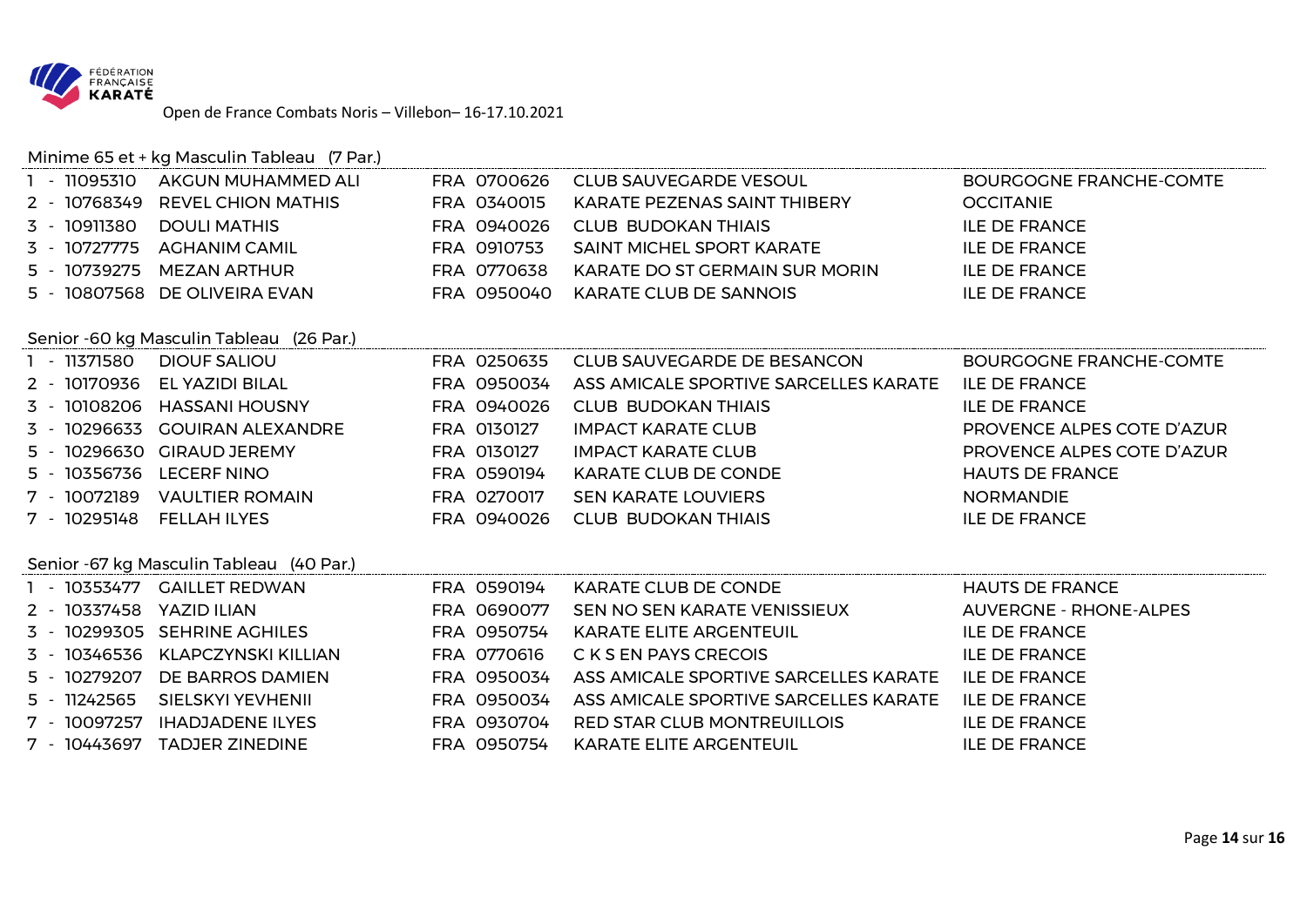

### Senior -75 kg Masculin Tableau (35 Par.)

| 1 - 11242717           | SENE ABDOURAKHMANE MOUNDOR FRA 0250635 |             | CLUB SAUVEGARDE DE BESANCON           | <b>BOURGOGNE FRANCHE-COMTE</b> |
|------------------------|----------------------------------------|-------------|---------------------------------------|--------------------------------|
| 2 - 10461958           | BOUROUBA ILIES                         | FRA 0950754 | <b>KARATE ELITE ARGENTEUIL</b>        | <b>ILE DE FRANCE</b>           |
| 3 - 10240561           | <b>GUL+ûREN BORA</b>                   | FRA 0270018 | STADE PORTE NORMANDE VERNON           | <b>NORMANDIE</b>               |
| 3 - 10466423 CARI RYAN |                                        | FRA 0950034 | ASS AMICALE SPORTIVE SARCELLES KARATE | <b>ILE DE FRANCE</b>           |
| 5 - 10618559           | BAKRAOUI SIFEDDINE                     | FRA 0130973 | TEAM FKA                              | PROVENCE ALPES COTE D'AZUR     |
|                        | 5 - 10568799 RAMDANE NASSIME           | FRA 0950754 | <b>KARATE ELITE ARGENTEUIL</b>        | <b>ILE DE FRANCE</b>           |
| 7 - 10811544           | NKIALUZITU ROMAIN                      | FRA 0780027 | <b>BUDO KC LES MUREAUX</b>            | <b>ILE DE FRANCE</b>           |
| 7 - 10034166           | FARAG ISSA                             | FRA 0950107 | <b>KARATE CLUB DOMONT</b>             | <b>ILE DE FRANCE</b>           |

#### Senior -84 kg Masculin Tableau (30 Par.)

| 10881680<br>$\sim$ $-$ | SAM HAMZA                    | FRA 0920079 | C S M PUTEAUX                         | <b>ILE DE FRANCE</b> |
|------------------------|------------------------------|-------------|---------------------------------------|----------------------|
| 2 - 11218168           | DJAMEL BEN YAHMED            | FRA 0190006 | <b>BUDOKAI KARATE CLUB DE BRIVE</b>   | NOUVELLE AQUITAINE   |
| 3 - 10393269           | MARTINS NUNES ALEXANDRE      | FRA 0910753 | ST MICHEL SPORTS KARATE               | <b>ILE DE FRANCE</b> |
| 3 - 10343747           | <b>MAKAMATA DANY</b>         | FRA 0910753 | ST MICHEL SPORTS KARATE               | <b>ILE DE FRANCE</b> |
| 5 - 10174277           | LY MOUSSA                    | FRA 0780131 | <b>KARATE CLUB PLAISIROIS</b>         | <b>ILE DE FRANCE</b> |
|                        | 5 - 10186002 BETTACHE HASSAN | FRA 0940026 | CLUB BUDOKAN THIAIS                   | <b>ILE DE FRANCE</b> |
|                        | 7 - 10009820 RELIFOX MAXIME  | FRA 0950034 | ASS AMICALE SPORTIVE SARCELLES KARATE | <b>ILE DE FRANCE</b> |
|                        | 7 - 10308506 LOUNNAS RYAN    | FRA 0540013 | U SP LITT MONT ST MARTIN SEC KARATE   | <b>GRAND EST</b>     |